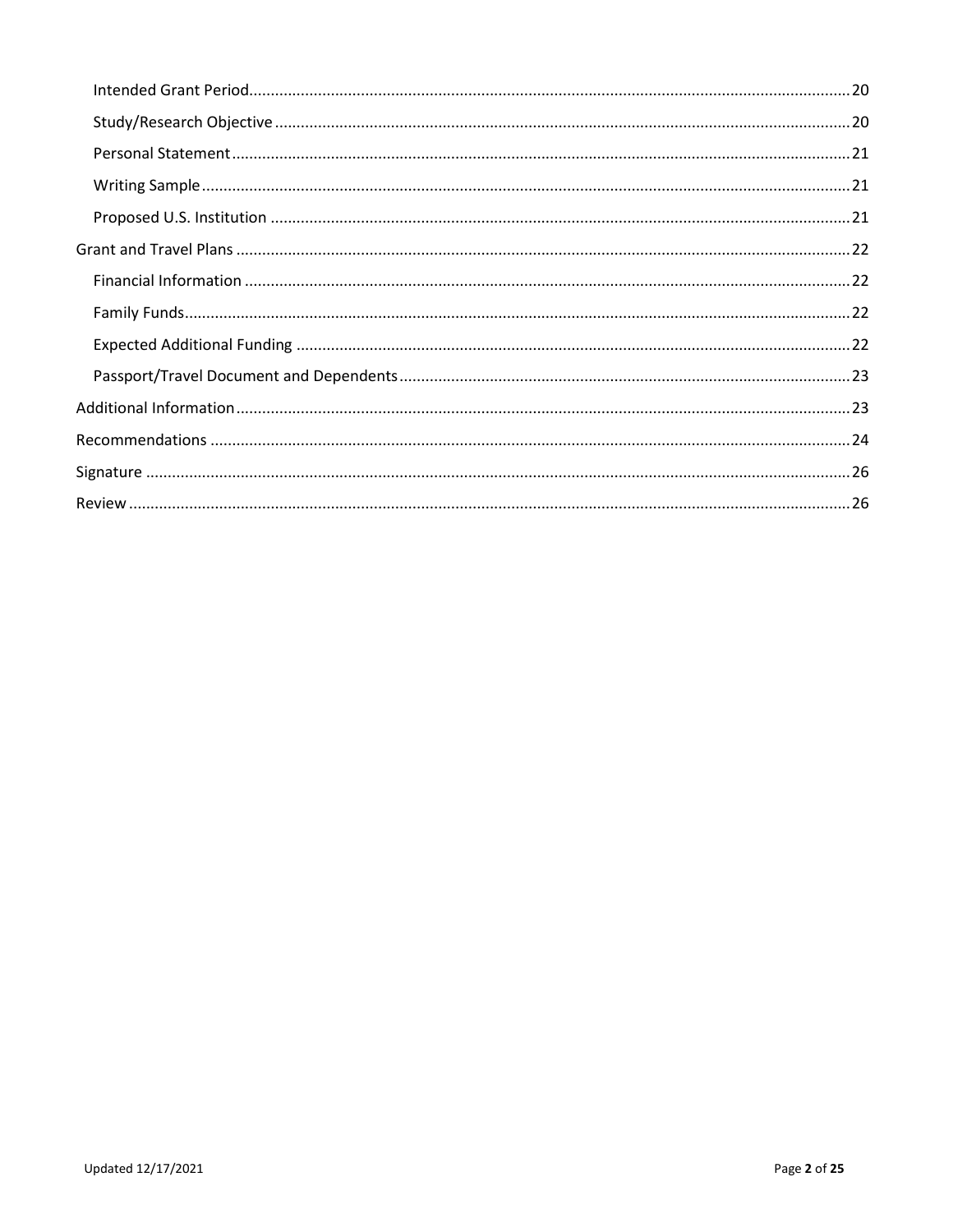# <span id="page-2-0"></span>**General Information**

The application is supported by all modern browsers. We highly recommend that you use a current version of [Google Chrome,](https://www.google.com/chrome/) which supports Windows, Mac, and Linux platforms.

Prior to starting an application, please complete the following steps:

#### **Step 1: Learn requirements for submitting an application**

Before you begin an application, contact the Fulbright Program Office in the country from which you are applying. Deadline dates and application requirements for a Fulbright grant will vary from country to country. You must make sure you are eligible to apply. Additional information and a list of participating countries can be found here: [https://foreign.fulbrightonline.org/.](https://foreign.fulbrightonline.org/)

#### **Step 2: Record username and password in a safe place**

Your email address is your username. When you create an account for this online application, record your password in a secure place. You can log in and out of the application as frequently as you like using your username and password. If necessary, you can reset your password by clicking the "Forgot Your Password" link on the log-in page.

#### **Step 3: Complete the application**

You do not need to complete this application at one time. You can re-enter at any time to edit your application. However, once you SUBMIT your application, you CANNOT make changes to it.

To complete your application correctly, please answer all questions completely and carefully. Review these additional tips:

- Use upper and lower-case letters (e.g. John Smith). Avoid using all capital letters (e.g. JOHN SMITH). Do not use special characters, such as accent marks.
- You can copy and paste information into all text boxes.
- Limit your responses to the space provided in all text boxes.
- Prepare required documents and save them in PDF format. It is highly recommended that to preserve any formatting and special characters in your documents, you upload them in PDF format.
- Some questions are "required." They are marked with an asterisk (\*). You will not be able to submit your application until all required items are complete.

#### **Step 4: Submit the application**

Once you have entered all required information, including recommenders, review your application for errors. If all information is correct, submit your application. Once you submit you CANNOT make changes to your application.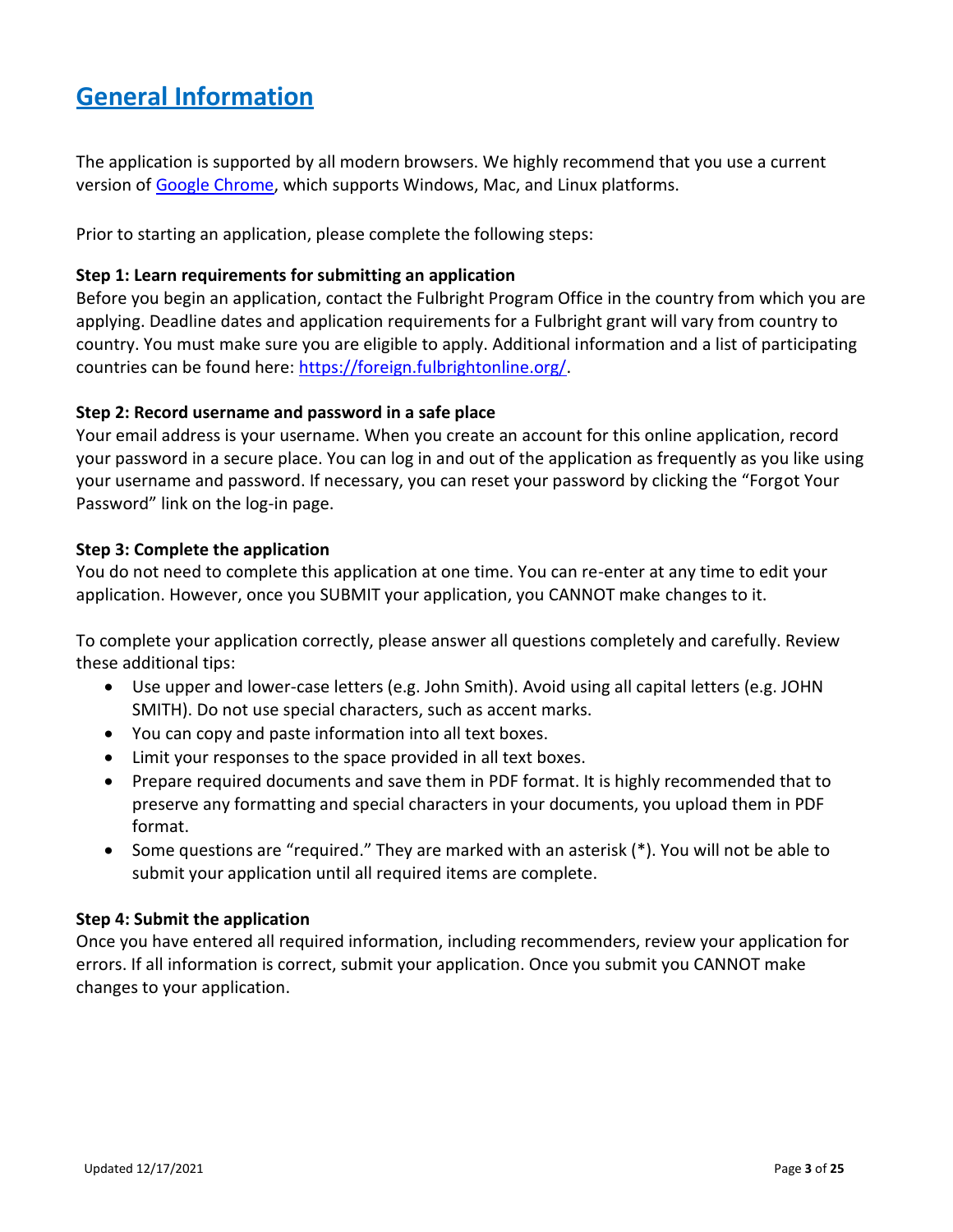# <span id="page-3-0"></span>**Creating Your Online Account**

- 1. To start, click *Create an account*.
- 2. Enter your email address, first name, last name, and select your date of birth (Month-Date-Year) from the drop-down menus. **Your name must be entered exactly the way it appears (or will appear) on your passport.**

| <b>Register</b>                                                           |  |  |  |
|---------------------------------------------------------------------------|--|--|--|
| To register for an account, please enter the information requested below. |  |  |  |
| <b>Email Address</b>                                                      |  |  |  |
| <b>First Name</b>                                                         |  |  |  |
| Last Name                                                                 |  |  |  |
| Birthdate                                                                 |  |  |  |
| Continue                                                                  |  |  |  |

**Note:** *Use an email address that you will be able to access for at least two years after submitting your application. This is the email address you will use to log in to your application account. We recommend you do NOT use a work email address if you will not have access to it during your grant in the U.S.*

- 3. Click Continue. You will receive an email from [apply@iie.org](mailto:apply@iie.org) confirming that you have started the application. The email will include a temporary PIN. Follow the instructions in the email to activate your account using the temporary PIN.
- 4. You will be prompted to enter your pin and then create a password to complete login.

| Login         |                                                                                                                                                      |
|---------------|------------------------------------------------------------------------------------------------------------------------------------------------------|
|               | A temporary PIN has been sent to your email address. If you do not receive this message in the next few minutes, please check your junk mail folder. |
| Email         |                                                                                                                                                      |
| Account       |                                                                                                                                                      |
| Temporary PIN |                                                                                                                                                      |
| Birthdate     | $\checkmark$<br>$\check{~}$<br>$\checkmark$                                                                                                          |
| Login         |                                                                                                                                                      |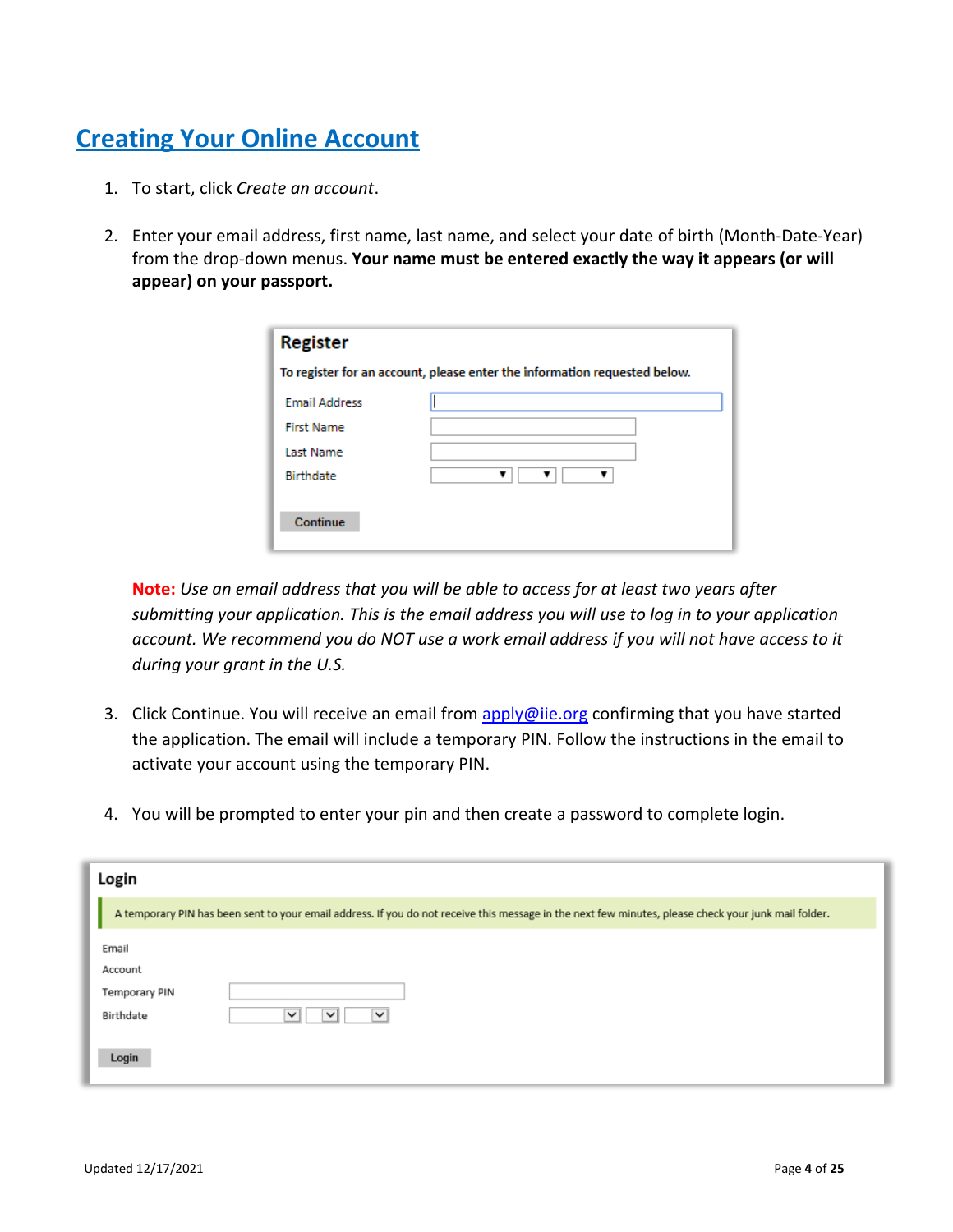| <b>Set Password</b>                  |                                                                                                                                               |
|--------------------------------------|-----------------------------------------------------------------------------------------------------------------------------------------------|
|                                      | To protect the security of your account, please specify a new password. The password must meet complexity requirements.                       |
| New Password<br>New Password (again) | X At least one letter<br>X At least one capital letter<br>X At least one number<br>SC Be at least 12 characters<br>X New passwords must match |
| <b>Set Password</b>                  |                                                                                                                                               |

5. Returning users: Click *Log in* and enter your email address and password. If you do not remember your password, click *Forgot your password?* and follow the resulting instructions.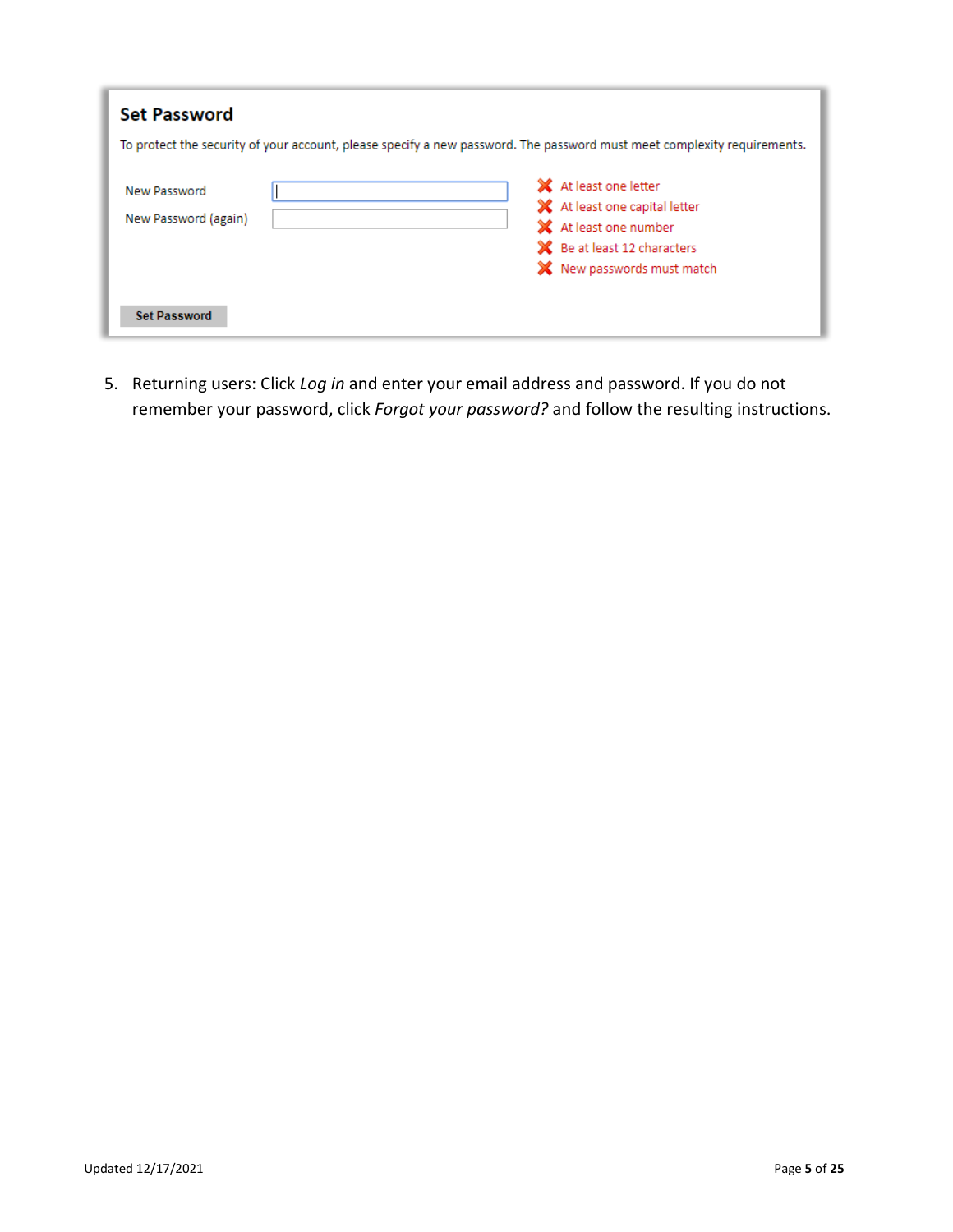# <span id="page-5-0"></span>**Managing Your Application**

### **EDITING YOUR APPLICATION PRIOR TO SUBMISSION**

- 1. You may log in at any time to review and edit your application form, upload documents, and enter recommender information.
- 2. Remember to save your application after completing each page by pressing the *Continue* button at the bottom of each page.

**Note:** *The application will automatically log you out after 60 minutes of inactivity, so it is best to save your application frequently.*

#### **REVIEWING YOUR APPLICATION AFTER SUBMISSION**

- 1. After you SUBMIT your application, you CANNOT make any changes.
- 2. You may continue to log into your account to view the information you have submitted, save a PDF of your application form, and manage your recommenders.
- 3. You can manage your recommenders by clicking on the *Recommendations* section of the online application.

#### **LETTERS OF RECOMMENDATION**

- 1. Letters of recommendation will be submitted directly to Fulbright by the recommenders you registered via your application.
- 2. Letters of recommendation and language evaluations may be submitted before or after you submit the application.
- 3. If your recommender is unavailable, you will have the option to exclude the recommender and add an alternative after you submit the application.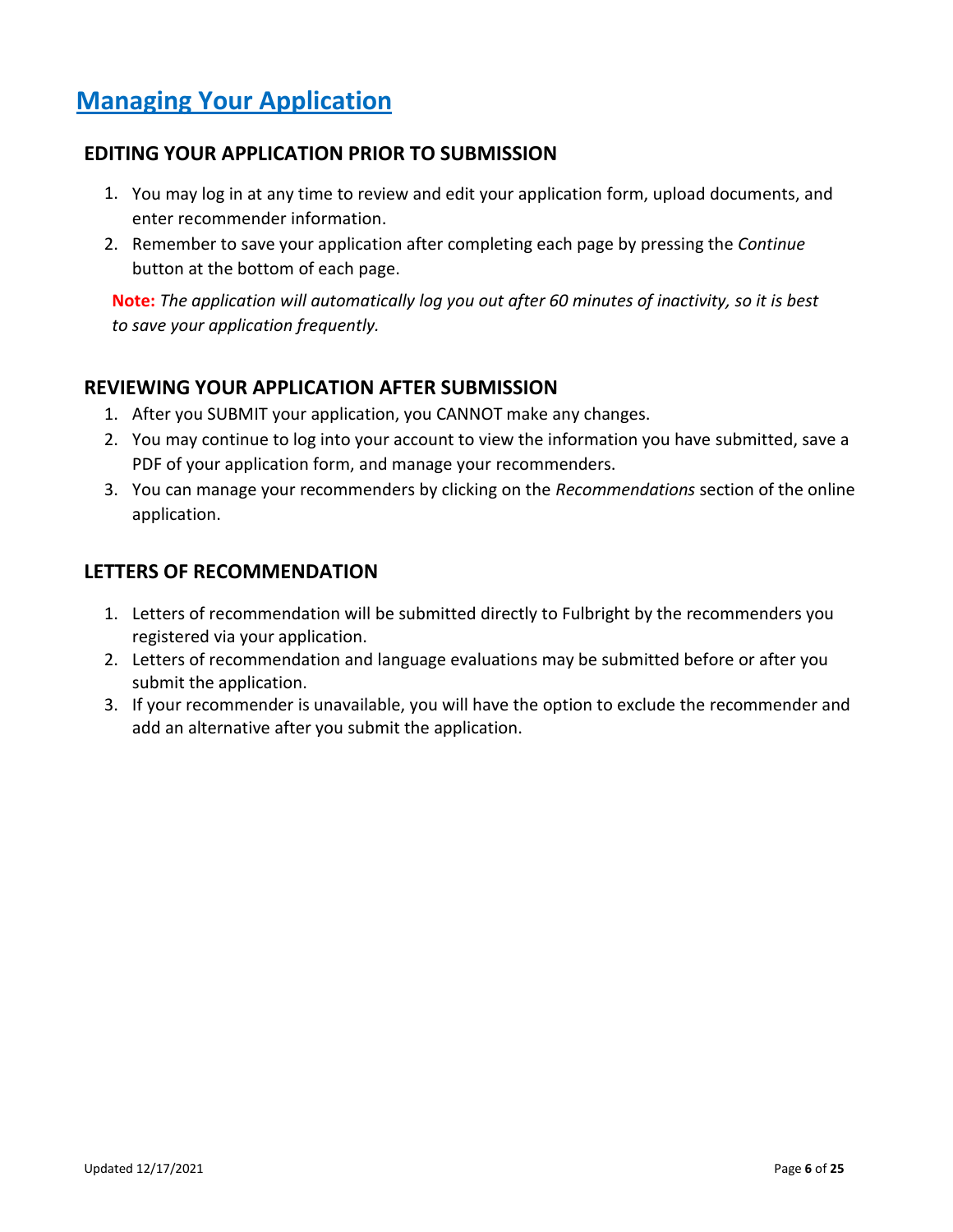# <span id="page-6-0"></span>**Preliminary Questions**

These questions address essential program eligibility. All questions are required.

| <b>Preliminary Questions</b>                                                                                                                                                                                                                                                                                                                                                        |  |
|-------------------------------------------------------------------------------------------------------------------------------------------------------------------------------------------------------------------------------------------------------------------------------------------------------------------------------------------------------------------------------------|--|
| Through which program country are you applying?*<br>Norfolk Island<br>$\check{ }$                                                                                                                                                                                                                                                                                                   |  |
| /ear are you applying?*<br>2023-2024 $\vee$                                                                                                                                                                                                                                                                                                                                         |  |
| Important! In the U.S. academic calendar, the academic year begins in August (2023) and runs through the following May<br>(2024). If you intend to apply for a period that begins outside of academic year 2023-2024, make sure to consult with your<br>home country Fulbright office (see Country Information page at left) to ensure you are filling out the correct application. |  |
| Academic year 2023-2024 typically corresponds to initial grant periods between August/September 2023 and May/June 2024;<br>grant dates and grant lengths will vary by country and program.                                                                                                                                                                                          |  |
| Do you hold or are you applying for:*                                                                                                                                                                                                                                                                                                                                               |  |
| 1. U.S. citizenship; or<br>2. Dual citizenship with the U.S.; or<br>3. U.S. permanent residency?                                                                                                                                                                                                                                                                                    |  |

- 1. Select the country through which you are applying for the Fulbright grant from the drop-down menu.
- 2. Select the 2023-24 program year from the drop-down menu.
- 3. U.S. Citizenship, Dual Citizenship with the U.S. or Permanent Residency: select 'Yes' or 'No' to indicate your response.
	- a. Applicants cannot be U.S. citizens or permanent residents of the U.S. to participate in the Fulbright Foreign Student Program.
- 4. Select 'Yes', 'No', or 'unsure' to indicate if you are aware of, and meet, all program eligibility requirements.
	- a. Please review the program eligibility requirements for the country through which you are applying before proceeding.
- 5. Carefully review the Data Privacy information. When prompted, indicate your acceptance of data privacy terms by selecting 'Yes' or 'No'.
	- a. You will not be able to submit your application without indicating your agreement to the Data Privacy terms.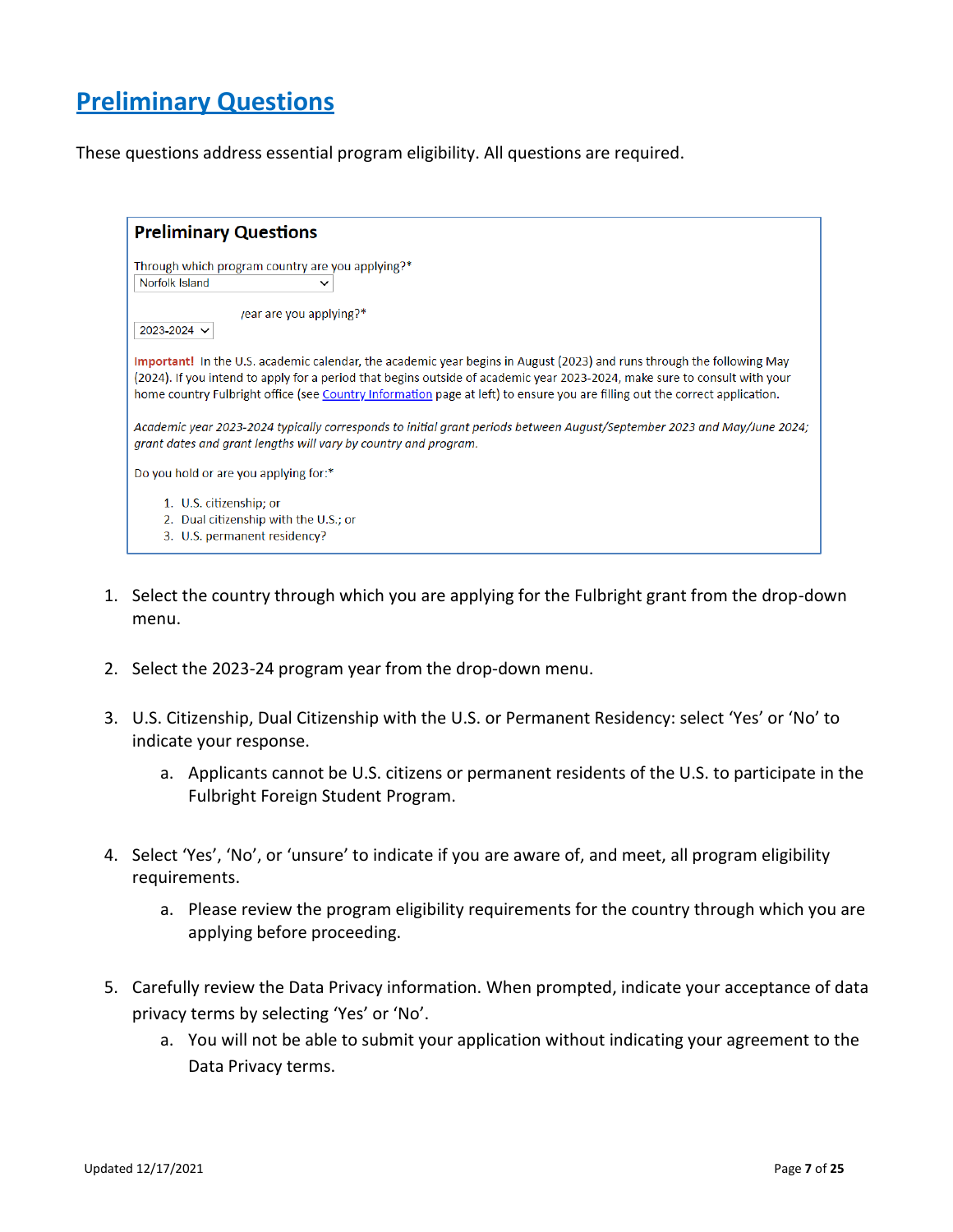- 6. Select 'Yes' or 'No' to indicate if you meet all employment eligibility requirements.
	- a. Applicants or applicants' immediate family cannot have been employed by the stated organizations and/or agencies within the year prior to application.
	- b. If you select 'Yes', please provide details of employment or association.
- 7. Select 'Yes' or 'No' to indicate whether you waive your right to review the information contained in the evaluations submitted by recommenders on your behalf.
- 8. Click *Continue* to save your responses and advance to the next section.

### <span id="page-7-0"></span>**Country Information/spesifikke søknadsinstrukser for norske søkere**

- 1. Les nøye gjennom søknadskriteriene listet på[: https://fulbright.no/stipend-for](https://fulbright.no/stipend-for-nordmenn/studentstipend/)[nordmenn/studentstipend/](https://fulbright.no/stipend-for-nordmenn/studentstipend/)
- 2. Alle norske søkere skal fylle ut et «Cover sheet» det finner du på nettsiden i lenken nevnt ovenfor eller under «Supplemental Forms». Cover sheet fylles ut og lastes opp under «Additional Information» i søknaden.
- 3. Academic Materials (side 17): her laster du opp ordinære kopier av karakterutskrifter og diplomer (etter videregående skole), på engelsk. Dersom du blir nominert til stipend, vil vi senere be om bekreftede kopier eller lenke til Vitnemålsportalen.
- 4. Test Scores (side 19): merk at disse testene ikke er påkrevd for å søke om stipend fra Fulbright. Det er søkers eget ansvar å finne ut hvilke tester som er påkrevd av institusjonene man søker seg til i USA.
- 5. Study Plan (side 20): Når du velger fra menyen i dette feltet, så vær oppmerksom på at man skal oppgi det man skal gjøre i USA, ikke graden du holder på med hjemme.

Master's: de som skal ta en hel mastergrad i USA (varighet 1-2 år)

Doctorate: de som skal ta en hel doktorgrad i USA (varighet 3-5 år)

Nondegree: de som skal ta ett år av graden sin i USA, men avlegge selve graden i hjemlandet. Her er det krav om status som **fulltidsstudent** i USA, altså må man ta kurs for credits og betale tuition/fees. Vanligvis defineres «fulltid» som minimum 9 credits pr semester, men merk at antall credits som gir fulltidsstatus kan variere fra institusjon til institusjon, og det er institusjonens definisjon som gjelder. Varighet er 9-10 måneder.

Visiting Student Researcher: oftest brukt for de som skal ta deler av graden sin i USA, men avlegge selve graden i hjemlandet. Man kan ikke ta credits, men kan- hvis tillatt fra vertsinstitusjonen etter ankomst USA -"audit" kurs- altså følge kurs uten å ta credits. Denne kategorien brukes ofte om de som skal forske/skrive på egen oppgave/avhandling, gjerne på doktorgradsnivå. (Varighet: ett akademisk år, minimum 4 måneder for doktorgradsstudenter)

Other: benyttes dersom ingen av de øvrige kategoriene passer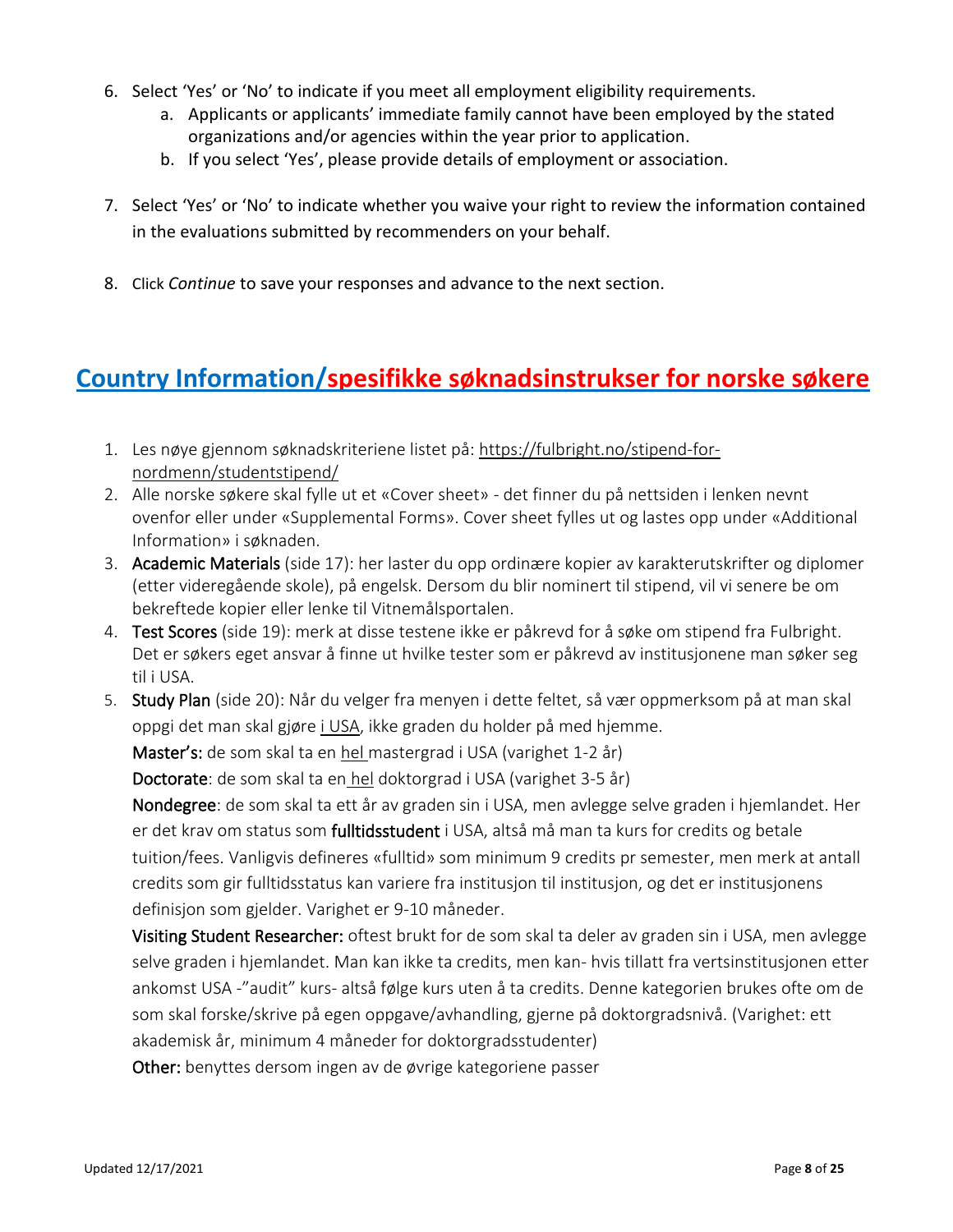- 6. **Study/Research Objective** (side 20): Vær oppmerksom på at norske søkere skal oppgi hvilke institusjoner de tenker søke seg til i USA samt spesifisere studievalg, i essayet. «Study/research objective» beskrivelsen er en betydelig og svært viktig del av søknaden din. Du bør bruke god tid på å forfatte en klar og tydelig detaljert beskrivelse av studieprogrammet du ønsker å følge. Du bør beskrive emner innen ditt studiefelt som du ønsker å spesialisere deg innenfor. Hvis det er spesifikke studie- eller forskningsområder du ønsker å fordype deg i er det lurt å beskrive dette.
- 7. Writing Sample (side 21): skal ikke legges ved.
- 8. Financial Information (side 22): du behøver ikke fylle ut punktet om «Family funds». Det er kun «Expected Additional Funding» og «Passport/Travel Document and Dependents" som skal besvares.
- 9. Recommendations (side 24): Du må ha tre referanse-/anbefalingsbrev. Disse brevene er veldig viktige. Minimum to av brevene bør være skrevet av noen som kjenner deg som student eller forsker, eller som har gitt deg veiledning i forbindelse med studie- eller forskningsoppgaver. Et referansebrev fra tidligere eller nåværende arbeidsgiver kan også benyttes dersom ikke alle tre referansebrev er fra noen som kjenner deg som student eller forsker. Referansebrevene skal ikke være skrevet av noen som er i slekt eller familie med deg, eller av personlige venner. Merk at alle referansebrev må være oppdaterte og skrevet med henblikk på en Fulbright stipendsøknad. Alle referansebrev må være skrevet på engelsk, på studiestedets eller arbeidsgivers brevmal samt være signert. Søker klikker på «Register Recommenders» i menyen til venstre for å registrere referansepersonene. Disse får deretter tilsendt en automatisert e-post med instrukser om prosessen og hva de skal gjøre. Referansepersonene må benytte skjema og opplastningsfunksjoner i online-søknaden; referansebrev som sendes utenom regnes ikke som konfidensielle og vil ikke kunne vurderes. Merk at det er søkers ansvar å sørge for at alle tre referansebrev er innsendt innen søknadsfristen 1.oktober. Søknaden din anses ikke som fullstendig hvis ikke alle referansebrev er innsendt innen fristen.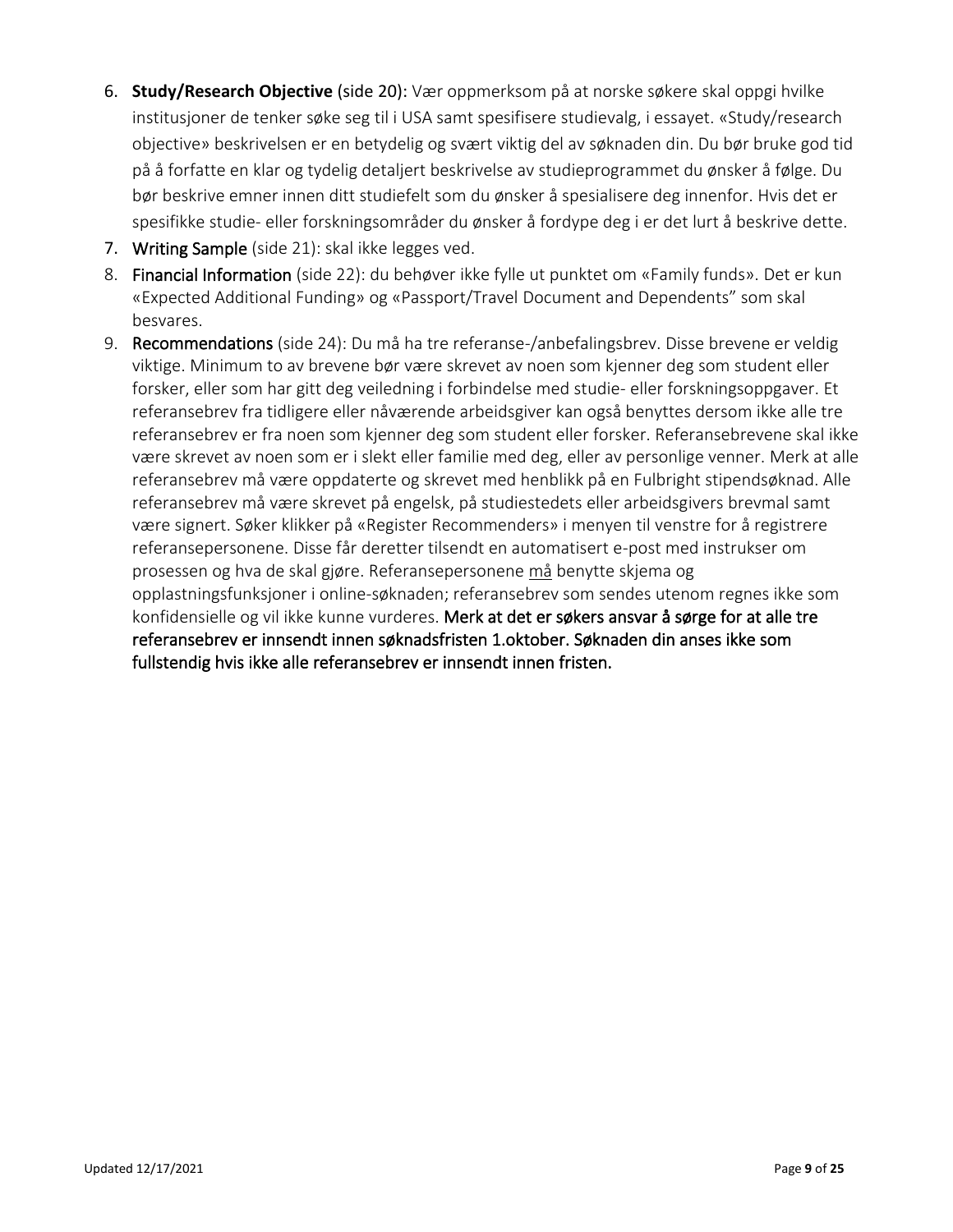# <span id="page-9-0"></span>**Personal Information**

Enter all required biographical information.

- 1. Enter your name exactly as it appears on your passport. Only enter a preferred first name if it is DIFFERENT than your legal name (e.g. Alex instead of Alexander).
- 2. If your name is recorded differently on any previous records, list it in the Name on Previous Records section (e.g. maiden name).
- 3. The birthdate that you used to create your account will automatically appear. If you entered this date incorrectly during your account creation, you may correct it now.
- 4. Enter your city of birth and select country of birth, sex (as it appears or will appear on your passport or travel document), preferred gender identity, and marital status from the dropdown menus provided.
- 5. Select your country of citizenship and country of residence from the drop-down menus provided.
- 6. If applicable, enter your national identification number and any additional countries in which you hold citizenship.
	- a. To select multiple countries, hold down the CTRL (PC) or Command (Mac) button when selecting options.
- 7. Click *Continue* to save your responses and advance to the next section.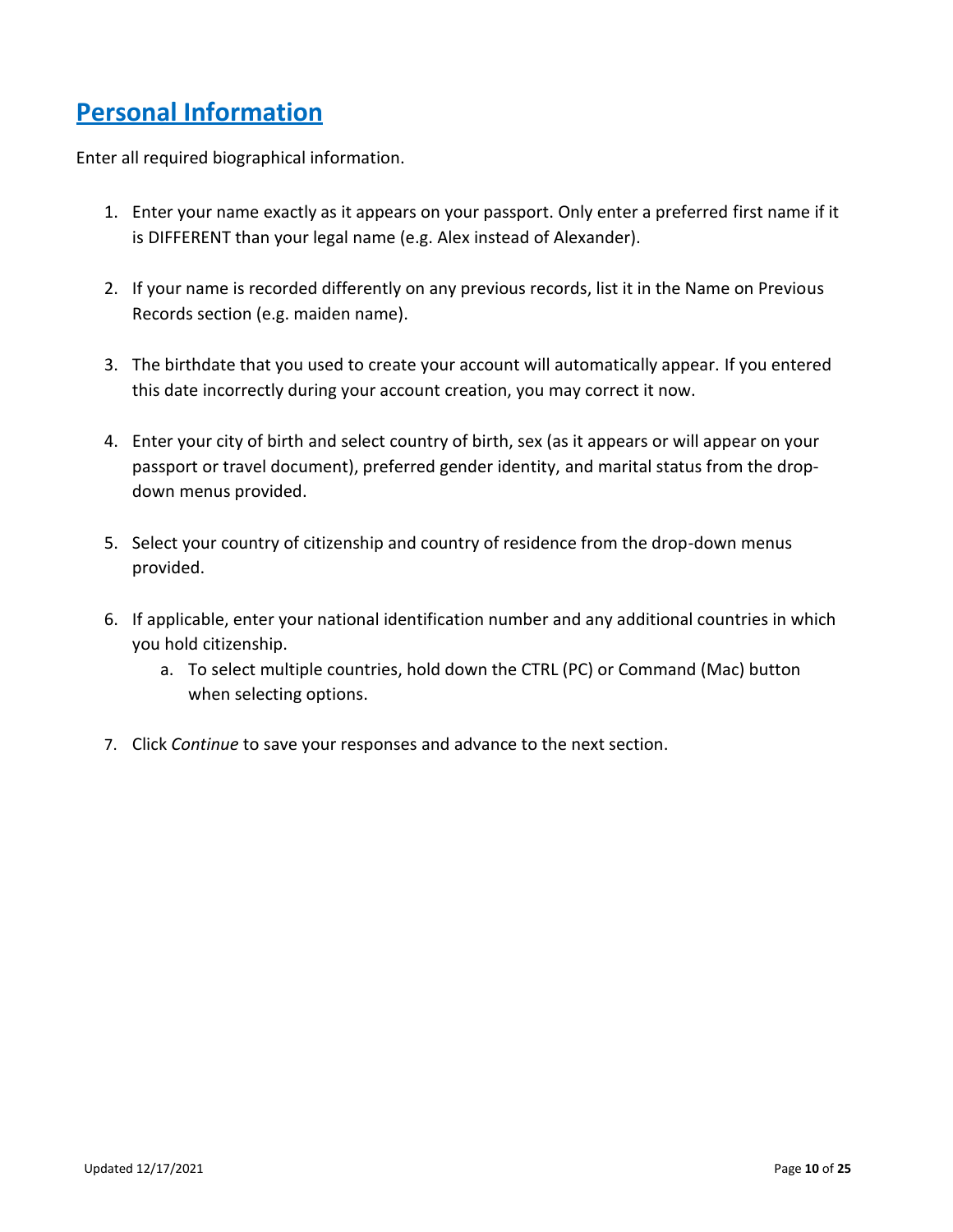# <span id="page-10-0"></span>**Contact Information**

Enter all required contact information.

- 1. Select the country where you live from the drop-down list first when entering your permanent address (i.e. physical address where you live).
	- a. Based on your country selection, the subsequent fields will change to match the address format of that country.
	- b. Complete the remaining address fields. Do not use accents or special characters.
- 2. Select 'Yes' or 'No' to indicate if your current mailing address (i.e. the address where you receive mail) is the same as the permanent address you entered above. *They do not have to be the same.* 
	- a. If you answer 'No,' then a second address section will appear where you may enter your mailing address information.
	- b. If you answer 'Yes' to this question, proceed immediately to the next question.
- 3. Enter your contact numbers, including the country code. If the field turns red, please review the numbers that you have entered to identify any errors.
	- a. To find the correct country code, click on the blue 'country code' link.
- 4. The email address used to create your account will appear in the primary email address field and will not be editable. You may provide an Alternate/Secondary Email that can be used to contact you if Fulbright Program Officers cannot reach you via your primary email address. **Note:** *All system-generated emails will continue to go to your primary email address.*
- 5. Enter your home country emergency contract information. The individual(s) you list may be contacted in the event of an emergency while you are participating in grant activities, including any required travel for interviews in your home country.
	- a. When entering the address, choose the country first and the following fields will update to match the address format of the selected country.
- 6. Entering emergency contact information in the United States is not required. If you have emergency contact(s) in the United States at this time, please enter the appropriate information.
- 7. Click *Continue* to save your responses and advance to the next section.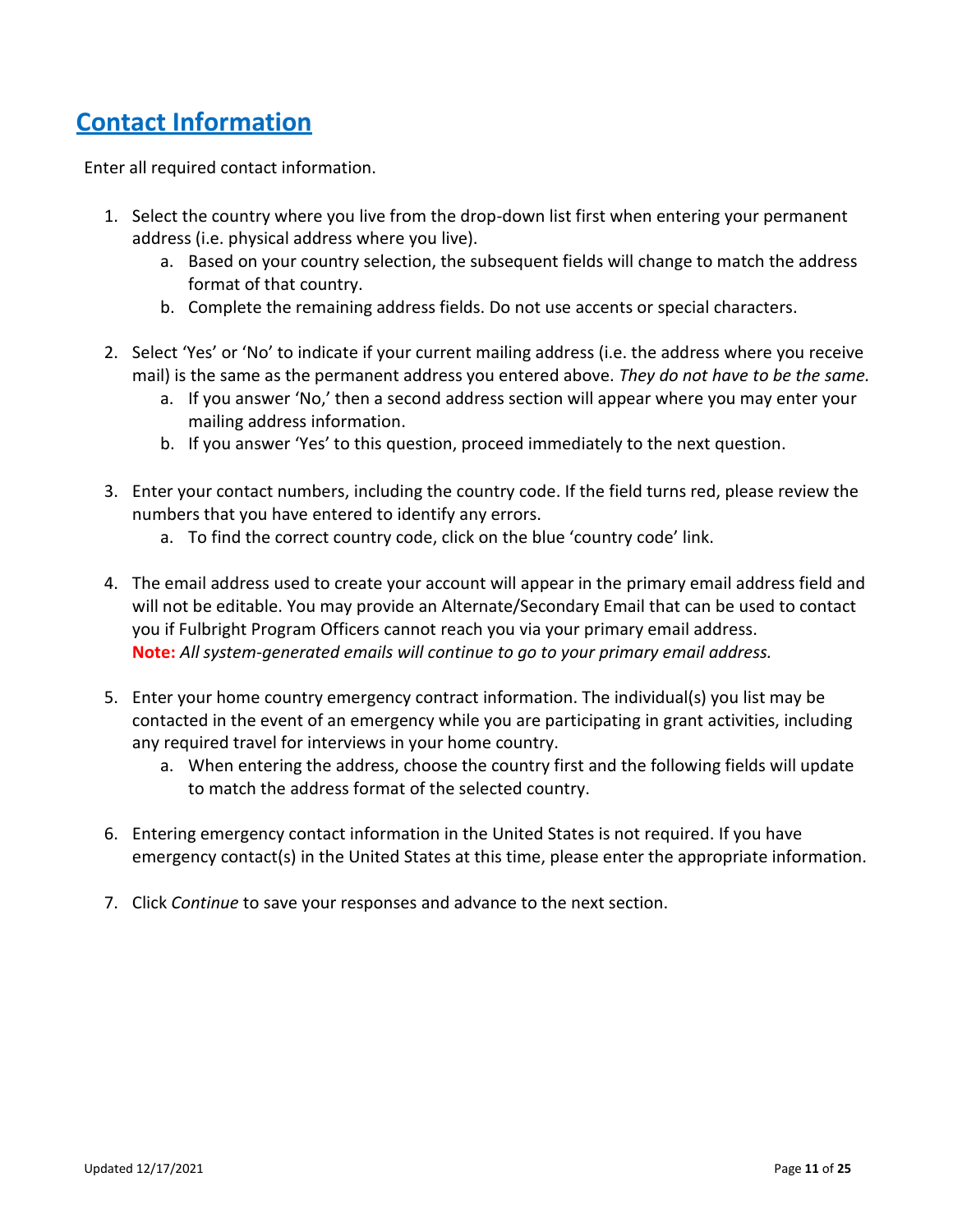# <span id="page-11-0"></span>**Academic & Professional Information**

This section collects information about your academic and professional background, including your curriculum vitae/resumé, academic degrees, professional experience, awards and recognitions, and experience abroad.

Prepare and upload documents in PDF format as required (\*). Note any page limits and ensure your documents do not exceed page limits.

### <span id="page-11-1"></span>**Curriculum Vitae/Resume**

- 1. Upload your curriculum vitae/resumé in PDF format that does not exceed four (4) pages. **Note:** *If your file exceeds 4 pages, an error message will appear.*
	- a. Click *Choose File*
	- b. Locate and select the file that you previously saved to your computer
	- c. Click *Open*
	- d. Click *Upload* to complete the file upload

| <b>Curriculum</b><br>lVitae/Resume | Please upload a document that does not exceed four<br>(4) pages. | Choose File No file chosen |
|------------------------------------|------------------------------------------------------------------|----------------------------|
|                                    |                                                                  | <b>Upload</b>              |

### <span id="page-11-2"></span>**Academic Background**

- 2. List all post-secondary educational institutions you have attended for credit-bearing coursework, in reverse chronological order, including any in which you might be presently enrolled. Do not include any short-term certificate programs. These should be noted on your CV/Resume. You MUST include any education institutions you are currently attending (even if you have not yet completed your educational program) and estimated date of graduation/completion.
	- a. Click *Add New Academic Background*
	- b. Type in the name of the institution
	- c. Choose the level of study (graduate or undergraduate) from the drop-down menu
	- d. Select the country where the institution is located from the drop-down menu
	- e. Enter the appropriate city and region/state
	- f. Provide the website of the institution (optional)
	- g. Select the U.S. equivalent of the degree or diploma earned (e.g., BA bachelor's degree)
	- h. Enter the discipline in which this degree or diploma was earned
	- i. If relevant, provide the actual name of the degree or diploma (e.g., master's)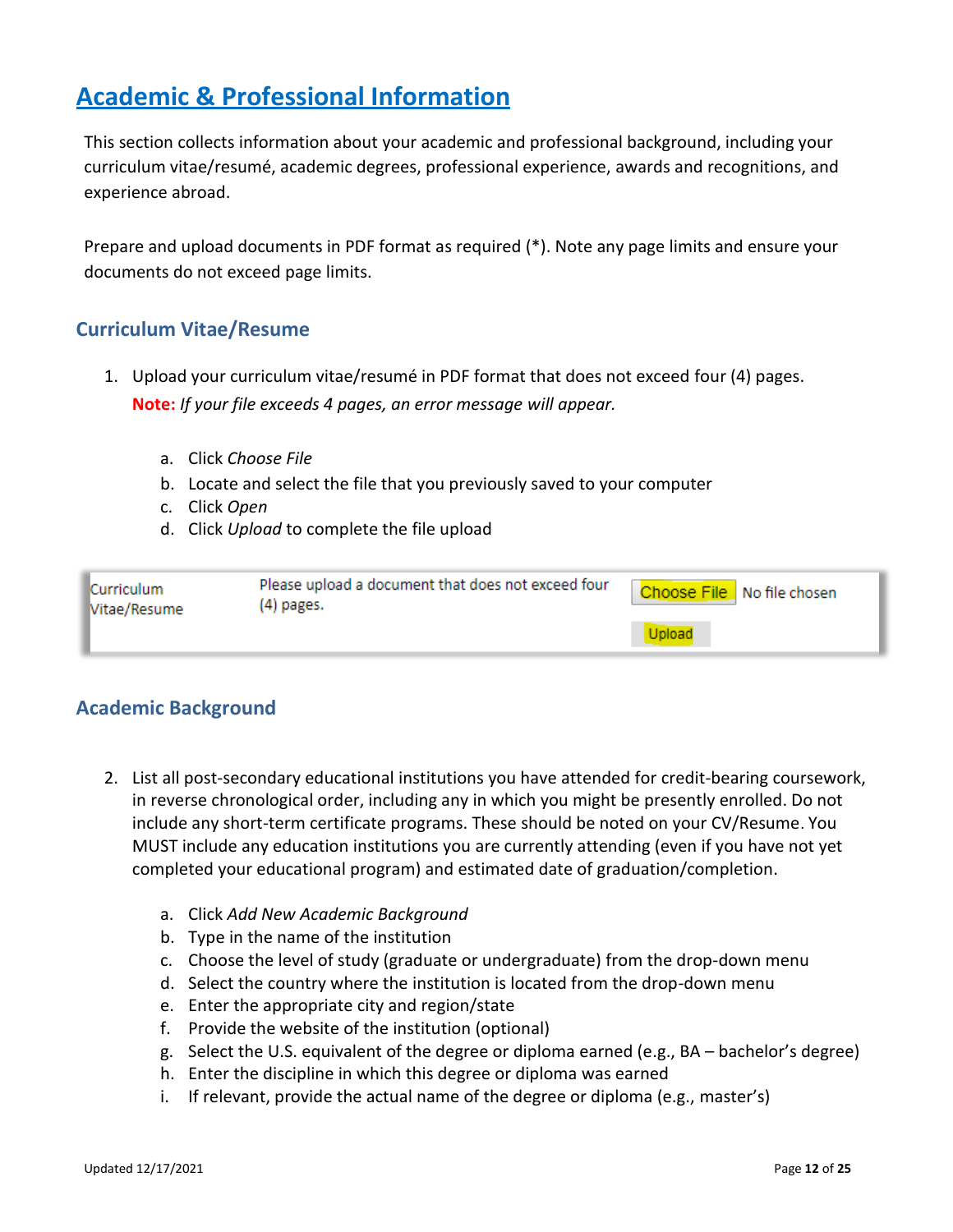- j. Enter your final cumulative Grade Point Average, as noted on your transcripts or diploma
- k. Enter the highest possible Grade Point Average at your institution (ex: 4.0)
- l. Select the month and year of start and end dates (Month Year format) that you attended this institution
	- If a degree is in progress, list expected end date of academic program
- m. Select the date (Month-Year format) that you received your degree from this institution
	- If a degree is in progress, list expected date of conferral in this field
- n. Click *Save*.

| <b>Academic Background</b>                                    |                             |
|---------------------------------------------------------------|-----------------------------|
| Institution*                                                  |                             |
| Level of Study*                                               | $\check{ }$                 |
| Institution Location (all<br>address fields are<br>required)* |                             |
| Country                                                       | <b>United States</b>        |
| City                                                          |                             |
| State                                                         | Select State<br>$\check{ }$ |
| Website                                                       |                             |
| Name of Diploma or<br>Degree Equivalent*                      | $\check{ }$                 |
| Discipline/Subject*                                           |                             |
| Actual/Local Name of<br>Degree or Diploma*                    |                             |
| Final cumulative GPA<br>(grade point average)*                |                             |
| Highest Possible GPA of<br>Academic Institution               |                             |
| Enrolled From*                                                | $\check{ }$<br>$\check{ }$  |

3. To add additional entries for post-secondary educational institutions, click *Add New Academic Background* and follow the bulleted instructions above.

#### <span id="page-12-0"></span>**Professional Experience**

- 4. List your current professional affiliation or employer and any relevant previous professional experience by clicking *Add New Professional Experience* under Position Title.
	- a. Choose the role which most closely corresponds to your current role and/or relevant previous professional work experience from the drop-down menu
	- b. Enter position title (e.g. Director, Assistant Director, etc.) or type of work (e.g. accounting)
	- c. Enter the name of your employer
	- d. Select the start and end dates for the position you entered (Month-Year format). If you are currently employed in this role, leave the End Date fields blank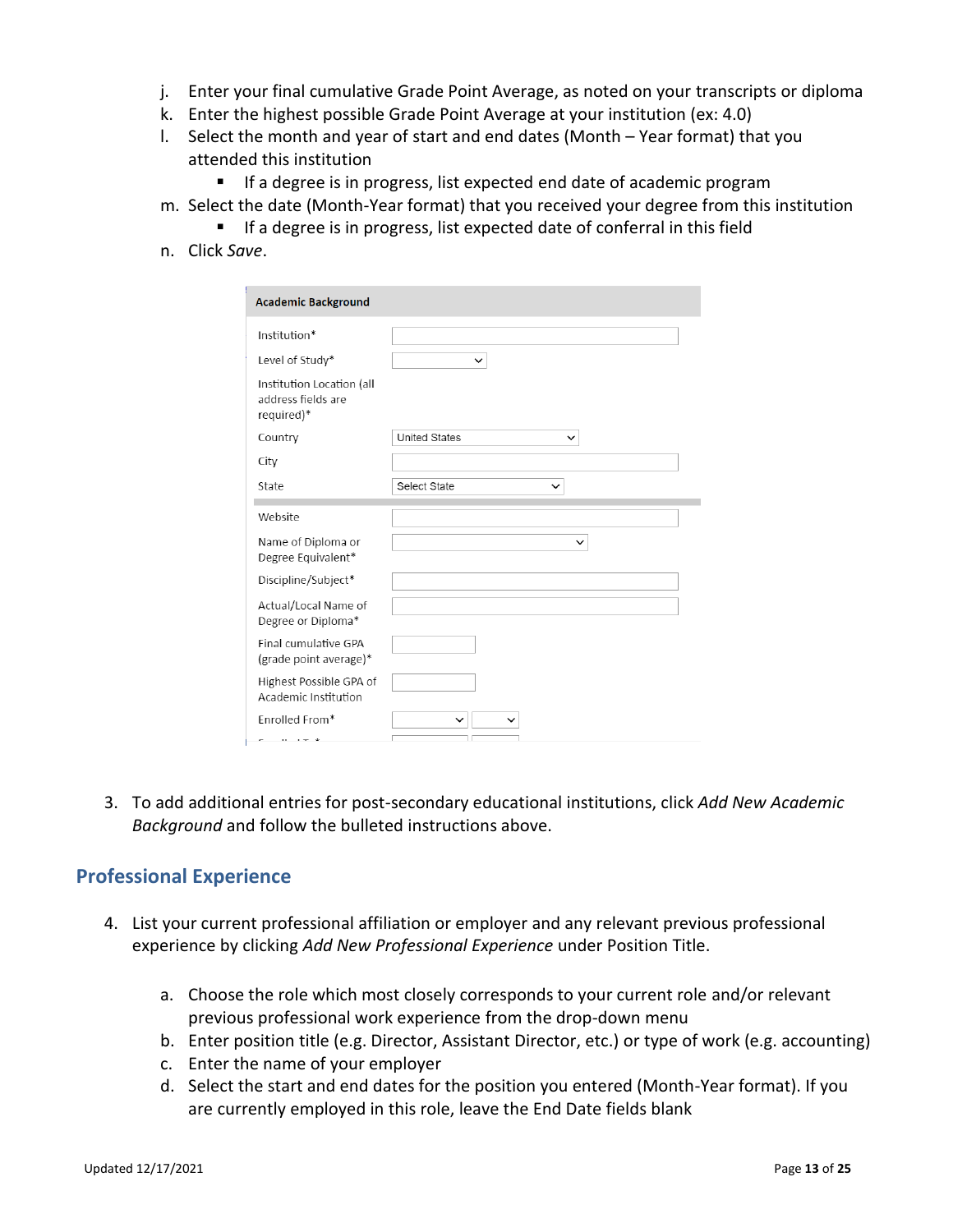- e. Select the country where your current place of employment is located from the dropdown menu. Enter in the street address, city, state/region, and post code as applicable
- f. Click *Save*

| <b>Professional Experience</b> |                                                                       |
|--------------------------------|-----------------------------------------------------------------------|
| Role*                          | ۷.                                                                    |
| Position Title/Type of<br>Work |                                                                       |
| Employer Name*                 |                                                                       |
|                                | If you are currently employed, please leave the End Date field blank. |
| <b>Start Date</b>              | ۷.<br>v                                                               |
| <b>End Date</b>                | ۷.<br>▼                                                               |
| <b>Employer Address</b>        |                                                                       |
| Street Address*                |                                                                       |
| City*                          |                                                                       |
| State/Region*                  |                                                                       |
| Postal Code*                   |                                                                       |
| Country*                       | ▼                                                                     |
|                                |                                                                       |

5. If you have more than one current position and/or relevant previous professional experience, click *Add New Professional Experience* and follow the instructions above.

#### <span id="page-13-0"></span>**Awards and Recognitions**

- 6. Enter a list of the following items into the text boxes provided (all text boxes have a 250-word limit). If you do not have anything to add, leave text boxes blank:
	- a. Any scholarships and/or fellowships you currently or previously received (include the source or sponsor, amount, where held and duration)
	- b. Any academic honors and prizes that you have received (include any titles and/or dates)
	- c. Any books, articles, and/or thesis published by you, particularly in your proposed field of study (include the title, place, and date of publication)
	- d. Any teaching experience (current or previous positions); this is especially relevant for PhD candidates and candidates in the field of education
	- e. Any research you have completed or in which you are currently involved
	- f. Any memberships in professional organizations, or licensing obtained by a professional organization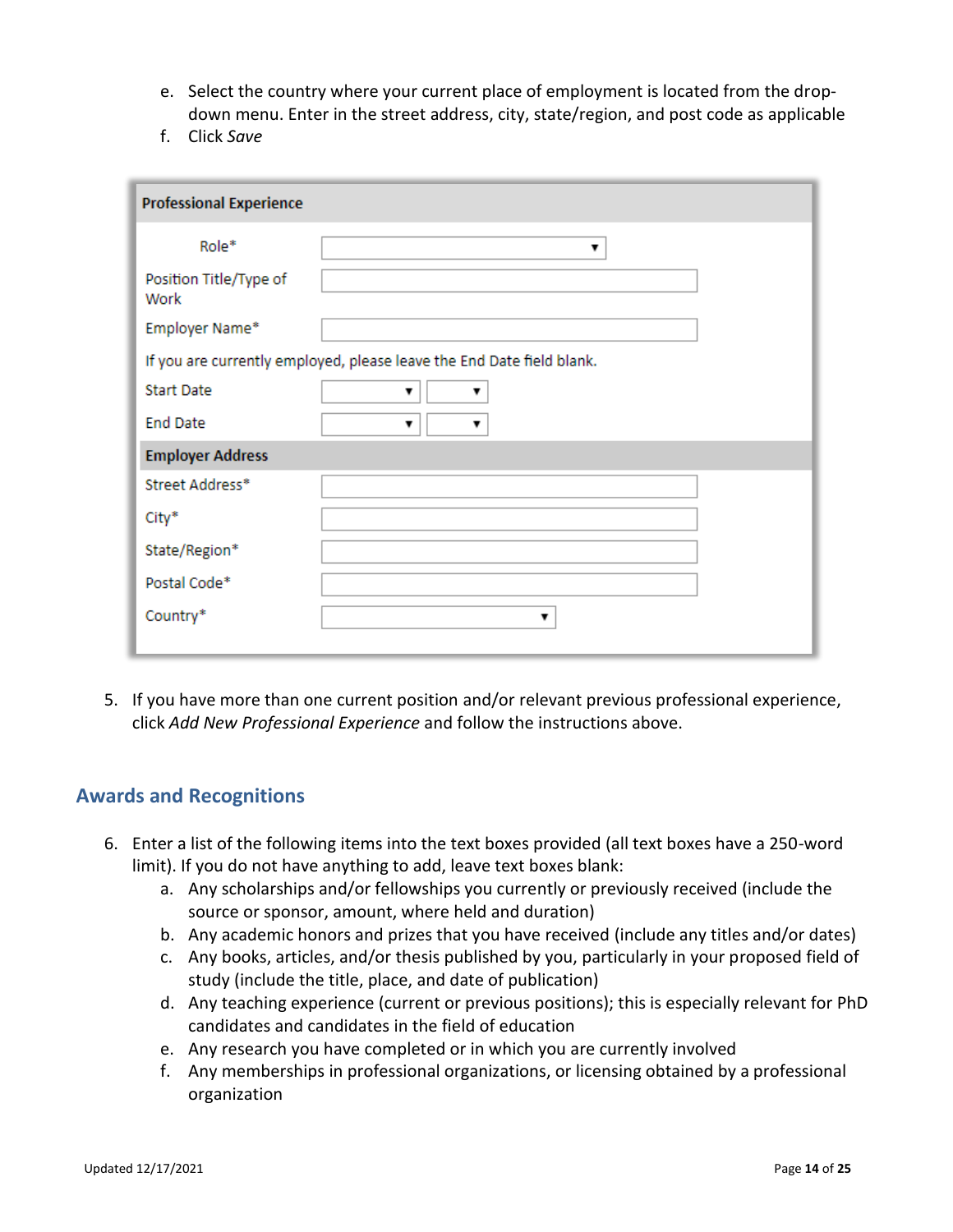### <span id="page-14-0"></span>**Experience Abroad**

- 7. List any travel, study or residency you have had abroad (in any country other than your own) for more than one month. This can include time overseas for education, research, business, vacation, etc.
	- a. Click *Add New Experience Abroad*
	- b. Select the country in which you spent your professional travel and/or residence abroad from the drop-down menu provided
	- c. Select the start and end dates (Month-Year format) of you travel/residency
	- d. Enter the purpose of your travel abroad
	- e. Click *Save*

| <b>Experience Abroad</b>      |   |
|-------------------------------|---|
| Country*                      |   |
| Start date:*                  | ۰ |
| End date:*                    |   |
| Purpose of Travel<br>Abroad:* |   |
|                               |   |

- 8. If you have more than one trip abroad to enter, click *Add New Experience Abroad* again, and follow the bulleted instructions until all entries have been saved.
- 9. Select 'Yes' or 'No' to indicate if you have previously entered the United States on a J-1 or J-2 visa
	- a. If 'Yes', you are required to select the J category of sponsorship from the list and upload a copy of your previous DS-2019

| Previous DS-2019(s) | Please upload a copy of your previous DS-2019(s). | Choose File No file chosen |
|---------------------|---------------------------------------------------|----------------------------|
|                     |                                                   |                            |

- 10. Select 'Yes' or 'No' to indicate if you have previously been awarded a Fulbright grant.
	- a. If 'Yes', you are required to list the grant(s):
		- Select the number of previous Fulbright grants you would like to add
		- Select the Fulbright award type from the drop-down menu provided (e.g., Fulbright FLTA, Fulbright Foreign Student, etc.)
		- If you select "Other (please specify)", enter in the name of the Fulbright grant that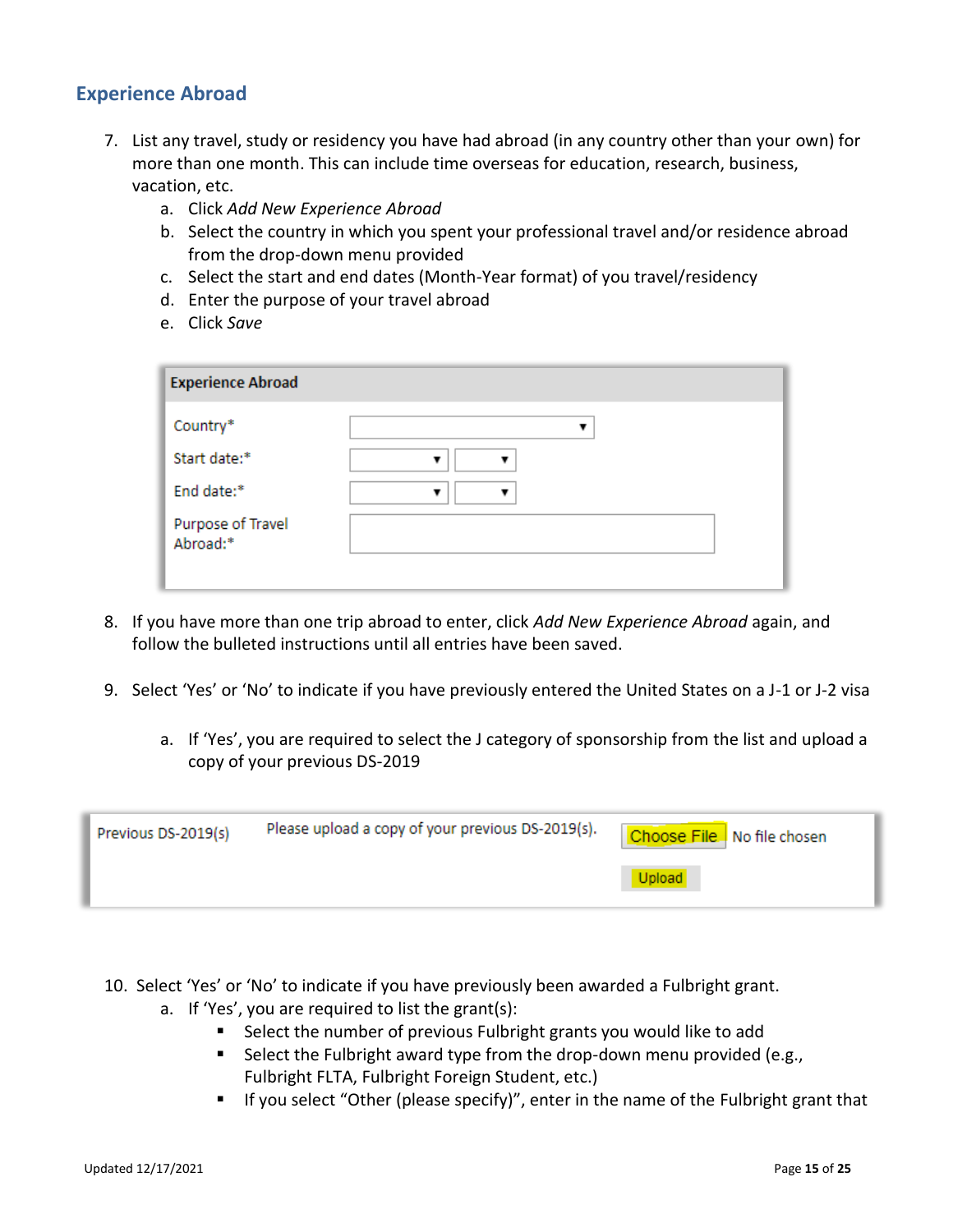you received in the "Other, please specify" field

- Select the academic year that corresponds to the year in which you received the Fulbright grant
- Click *Save*

| <b>Previous Fulbright Grants</b> |  |  |  |
|----------------------------------|--|--|--|
| Award Type*                      |  |  |  |
| Previous Grant Year*             |  |  |  |
|                                  |  |  |  |

11. Click *Continue* to save your responses and advance to the next section.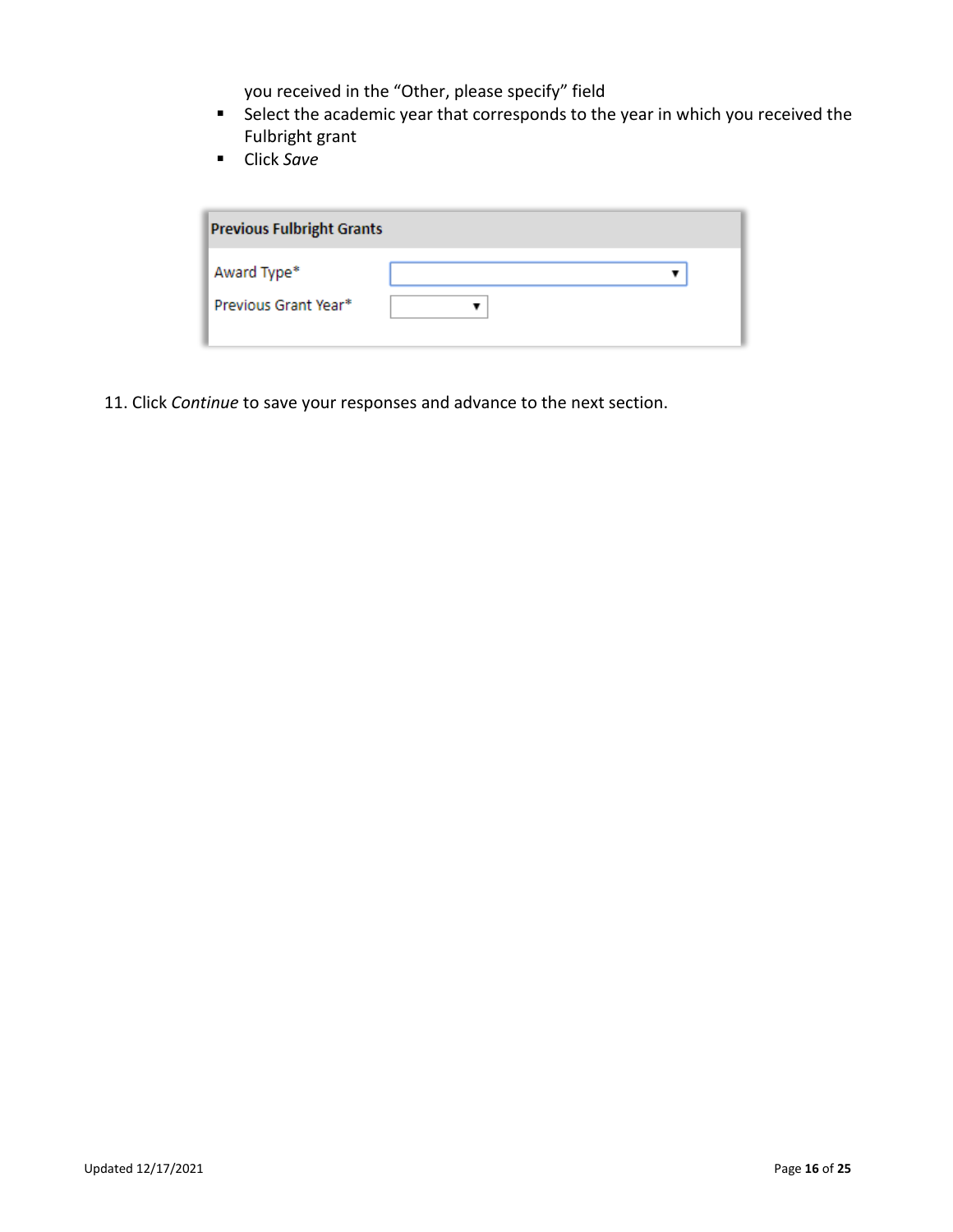# <span id="page-16-0"></span>**Academic Materials**

This section collects copies of your unofficial transcripts and/or diplomas. **(***Se side 8, punkt 3)*

If required, or if not additional guidance is provided, please upload scans of all available transcripts and diplomas from post-secondary institutions you have attended.

- 1. Select the corresponding institution from the list of institutions you previously entered.
- 2. Review the institution information (which you provided on the previous page). If this information is incorrect, you can edit the information directly in the popup box.
	- a. If you do not see an institution that you attended below, you may either return to the Academic & Professional Information page and update your academic background or add the institution by clicking the "Add Institution" link.
- 3. Select *Choose File* and locate the desired file on your computer. Click *Open.* 
	- a. You may upload transcripts/diplomas as a multi-page documents or upload single page documents. PDF, JPEC, and TIFF image files are all accepted.
- 4. Click *Save.* Repeat these steps for all applicable institutions.
- 5. Click *Continue* to save your responses and advance to the next section.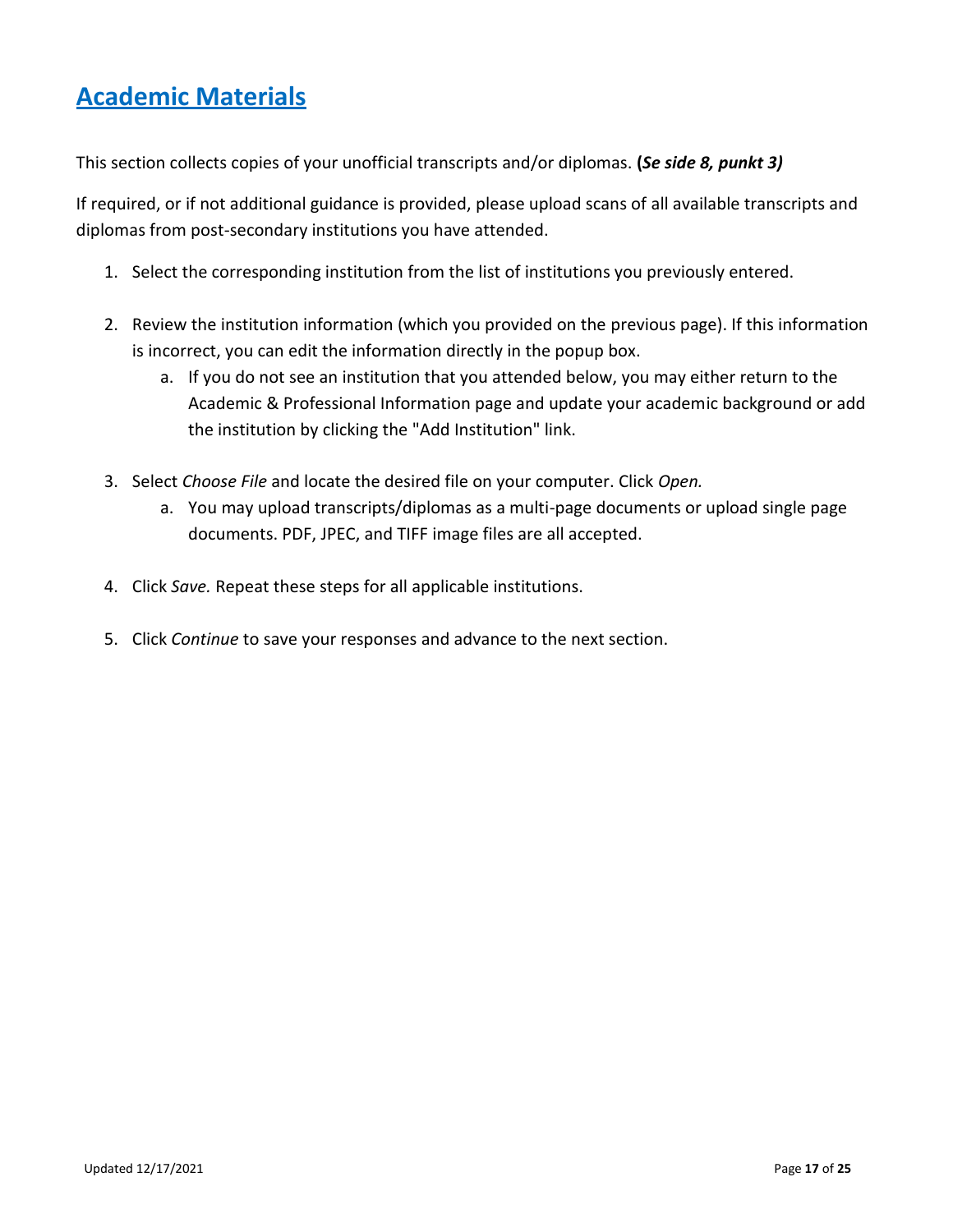### <span id="page-17-0"></span>**Language Skills**

This section collects information about your native language, English language skills, and any additional languages that are relevant to your project proposal.

1. Select your native language from the drop-down menu provided.

#### <span id="page-17-1"></span>**English Language Proficiency**

If your native language is not English, a section collecting your English language proficiency will appear.

2. Rate your English language proficiency in Reading, Writing, and Speaking. Select Native, Advanced, Intermediate, Beginner or No Ability from the drop-down menus as appropriate.

#### <span id="page-17-2"></span>**Additional Language Skills**

- 3. Select the number of additional languages that you would like to include that may be of use for your project or study plans.
- 4. Select the language you are reporting from the drop-down menu and rate your proficiency in Reading, Writing, and Speaking. Select Native, Advanced, Intermediate, Beginner or No Ability from the drop-down menus as appropriate.
- 5. Click *Continue* to save your responses and advance to the next section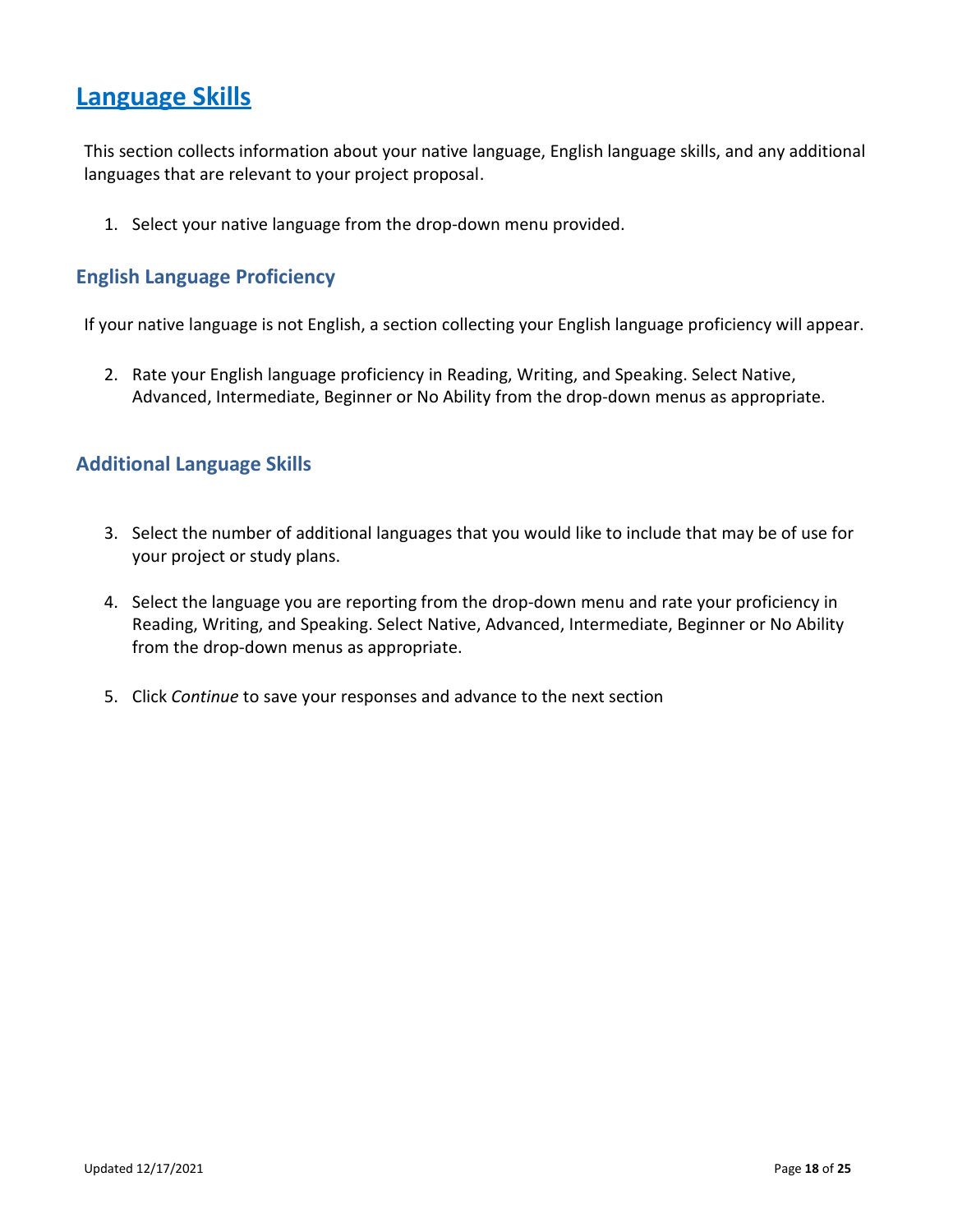# <span id="page-18-0"></span>**Standardized Test Scores**

This section collects information about standardized test scores that you have taken or will take in the future. Standardized tests include TOEFL, GRE, GMAT, IELTS, MCAT and LSAT. Standardized test scores are often required for admission to U.S. institutions. *(Se side 8, punkt 4)*

- 1. Select *Add Test.*
- 2. Select the test type from the drop-down menu.
- 3. Select the test date from the drop-down menu (Month-Day-Year format). a. If you have not yet taken the test, enter the date that you are registered for the test.
- 4. Enter your test scores, if you have the results from the test.
- 5. Click *Save.* Repeat these steps for all applicable standardized tests.
- 6. Click *Continue* to save your responses and advance to the next section.

| <b>Add Test</b>          |        |
|--------------------------|--------|
| Type<br><b>Test Date</b> | ▼<br>▼ |
|                          |        |

### <span id="page-18-1"></span>**Score Reports**

- 1. If you enter test scores, you will be redirected to the Score Reports section, where you will upload copies of your available score reports.
	- a. Click *Choose File*
	- b. Locate and select the file that you previously saved to your computer
	- *c.* Click *Open*
	- *d.* Click *Upload* to complete the file upload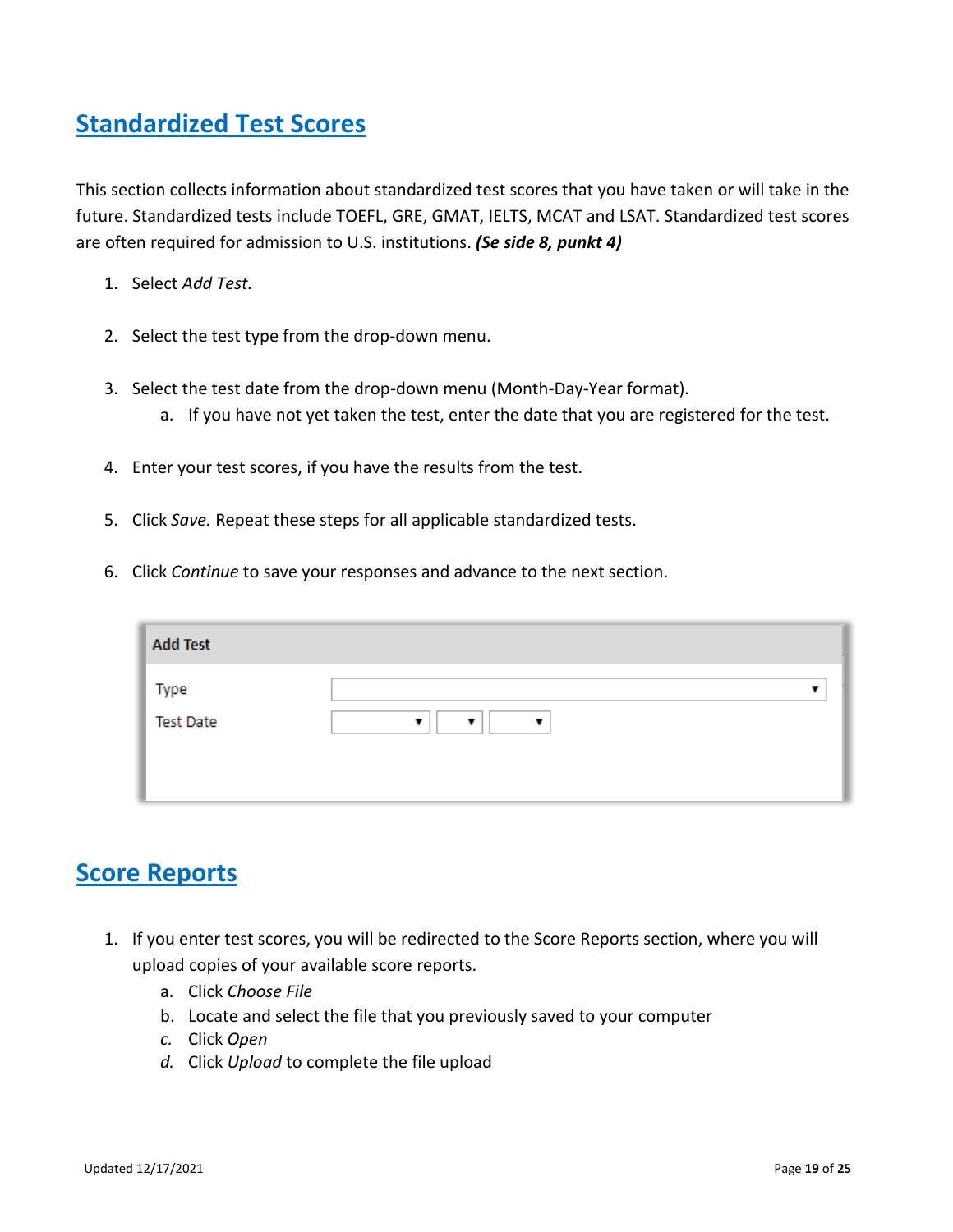## <span id="page-19-0"></span>**Plagiarism Agreement**

- 1. Carefully review the Plagiarism Agreement and indicate your acceptance of the terms by selecting 'Yes' or 'No'.
	- 1. If you select 'No' you will receive a warning message and you will not be able to submit your application.
- 2. Click *Continue* to save your responses and advance to the next section.

### <span id="page-19-1"></span>**Study Plan**

This section collects information about your proposed plan of study in the U.S. Please carefully review country-specific guidance to determine if you must submit any additional documentation. *(Se side 8, punkt 5)*

- 1. Select the degree objective to which you are applying.
- 2. Select the most appropriate major academic discipline and primary specialization from the drop-down menus.
	- a. Some fields, such as Arts and Architecture, will trigger a message that you are required to upload portfolio materials as part of your application. You will be able to upload materials on the next page.
- 3. Enter a brief description of the field in which you plan to specialize in the United States in the text box.
- 4. Enter a description of your future plans in the text box.

#### <span id="page-19-2"></span>**Intended Grant Period**

5. Enter your proposed length of stay in the United States and select your proposed date of arrival in the United States (Month-Day-Year format) from the drop-down menu. Typically, degree-seeking students will begin in August/September of the proposed academic year.

### <span id="page-19-3"></span>**Study/Research Objective**

- 6. Upload a copy of your study/research objective. Please write a clear and detailed description of your study/research objectives and provide your reasons for wanting to pursue them. This statement is an essential part of your application and is required. *(Se side 9, punkt 6)*
	- a. Click *Choose File*
	- b. Locate and select the file that you previously saved to your computer
	- *c.* Click *Open*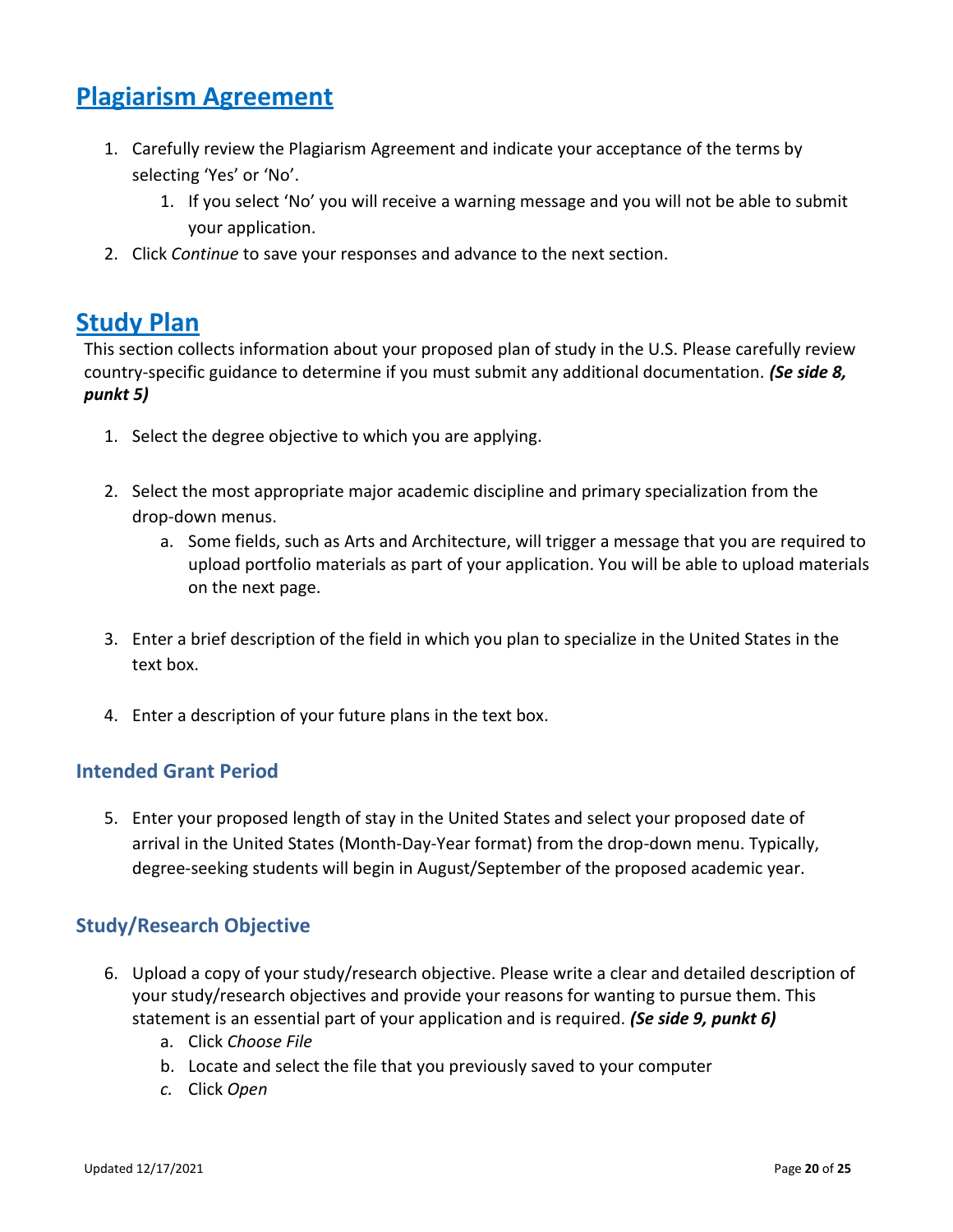*d.* Click *Upload* to complete the file upload

#### <span id="page-20-0"></span>**Personal Statement**

- 7. Upload a copy of your personal statement. Your personal statement should be a narrative statement describing how you have achieved your current goals. Do not mention specific U.S. universities at which you would like to study. This is a required document.
	- a. Click *Choose File*
	- b. Locate and select the file that you previously saved to your computer
	- *c.* Click *Open*
	- *d.* Click *Upload* to complete the file upload

### <span id="page-20-1"></span>**Writing Sample** *(se side 9, punkt 7)*

- 8. Upload writing sample. This is required for all PhD (Doctoral) applicants. Select Master's fields may also require a writing sample. If no specific guidance is provided in the country instructions, and you are not a PhD applicant, then this field is recommended.
	- a. Click *Choose File*
	- b. Locate and select the file that you previously saved to your computer
	- *c.* Click *Open*
	- *d.* Click *Upload* to complete the file upload

#### <span id="page-20-2"></span>**Proposed U.S. Institution**

- 9. List the U.S. university/institution that you plan to attend and to which you have been admitted.
- 10. Upload a letter of admission or letter of invitation from a U.S. institution, if you have received one.
	- a. Click *Choose File*
	- b. Locate and select the file that you previously saved to your computer
	- *c.* Click *Open*
	- *d.* Click *Upload* to complete the file upload

### **Applied U.S. Institutions**

List all U.S. institutions to which you have applied or intend to apply.

- 11. Select the number of U.S. institutions to which you have applied from the drop down menu:
	- a. Enter name of institution
	- b. Enter specific name of department
	- c. Select the date you applied for the institution (Month-Day-Year format)
	- d. Enter the term you applied for
	- e. Enter year you applied for
	- f. Select the result of your application from the drop down menu
	- g. Select 'yes' or 'no' to indicate if you are still interested in pursuing this program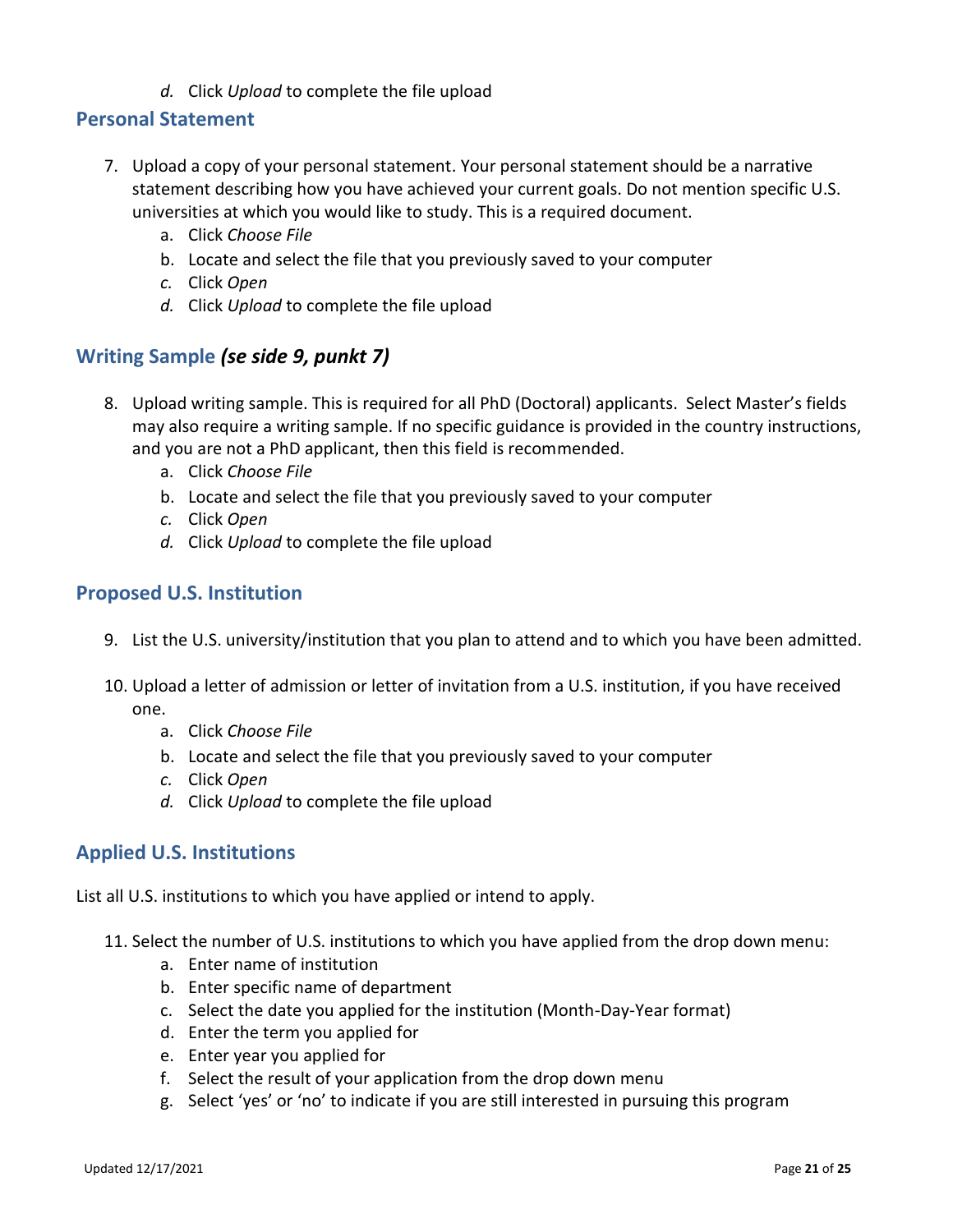12. Click *Continue* to save your responses and advance to the next section

## <span id="page-21-0"></span>**Grant and Travel Plans**

#### <span id="page-21-1"></span>**Financial Information**

This section gathers information on your personal finances, additional funding you may have applied for/received, passport, and accompanying dependents. Please note that these sections may not be required if you are from certain countries. Review country-specific information before completing. *(Se side 9, punkt 8)*

#### <span id="page-21-2"></span>**Family Funds**

- 1. Enter your father's, mother's, and spouse's occupations in the corresponding boxes.
- 2. Enter the total amount your family can provide for your first year of study in the U.S. (in USD).
- 3. Enter the total amount you can provide from your own funds for your first year of study in the U.S. (in USD).

### <span id="page-21-3"></span>**Expected Additional Funding**

List all non-Fulbright funding you expect to receive during your grant.

- 4. Select 'Yes' or 'No' to indicate if you have been awarded or expect to receive financial assistance from a university or institution in your home country while in the U.S., or funding from any other sources.
	- a. If 'Yes', select the number of other sources of funding you expect to receive
		- Enter Source Description (e.g., NSF grant)
		- Estimated Amount (in USD)
		- The Other Funds Total field will automatically update based on the amounts provided above
- 5. Indicate if you are planning to apply for, or have applied for and/or received, other sources of funding such as a fellowship, assistantship, or other educational grant or loan from another organization, government or educational institution. Include funding title, source, period of funding, and amount of funding for which you are applying, and if/how this project relates to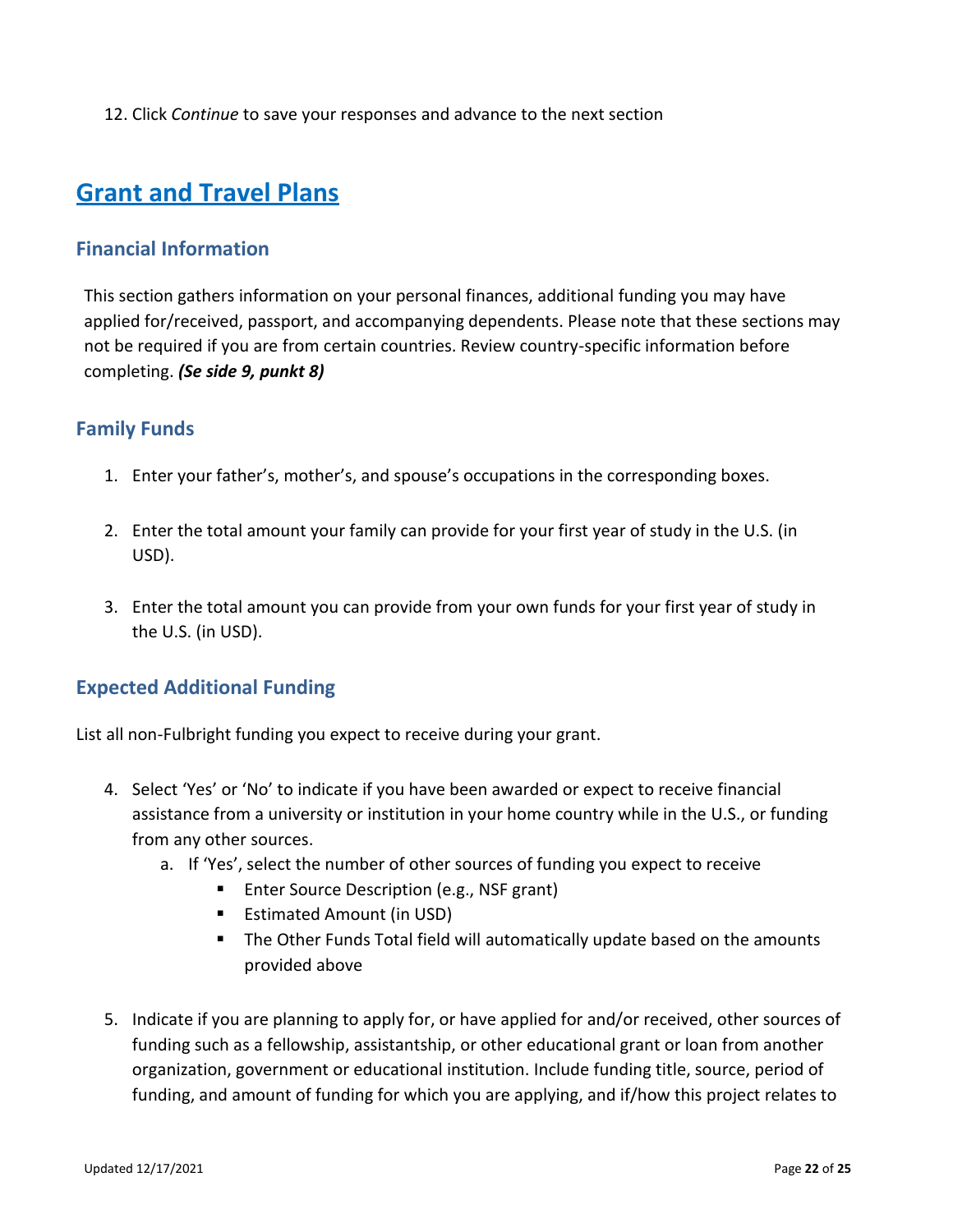Fulbright project. If additional funding is received after Fulbright application is submitted, please update Fulbright administration. Maximum 1000 characters.

- 6. Select 'Yes' or 'No' to indicate whether the same amount of funding you listed above in Grand Total will be available for your second year of study in the United States.
	- a. If yes, move to the next section
	- b. If no, enter the amounts of any additional funding you expect for the second year
- 7. Select 'Yes' or 'No' to indicate if you have travel funds available and can pay for your roundtrip travel to the United States if necessary.
	- a. If 'Yes', enter the amount of travel funding available
	- b. If 'No', move to the next section

### <span id="page-22-0"></span>**Passport/Travel Document and Dependents**

- 8. If required, upload a copy of your passport or travel document.
	- a. Click *Choose File*
	- b. Locate and select the file that you previously saved to your computer
	- *c.* Click *Open*
	- *d.* Click *Upload* to complete the file upload
- 9. Select the number of dependents you intend to have accompany you to the U.S. (select 0 if you do not have dependents or your dependents will not accompany you to the U.S.).
	- a. Enter required information for each dependent, including relationship to you, name, and intended length of stay in the U.S. (in number of months)
	- b. Enter information for how you will provide for your dependents during your time in the U.S. in the text box
- 10. Click *Continue* to save your responses and advance to the next section.

### <span id="page-22-1"></span>**Additional Information**

Use this section to upload any required additional documentation per your country-specific guidance. *(Se side 8, punkt 2)*

Complete the Outreach Survey.

<span id="page-22-2"></span>Click *Continue* to save your responses and advance to the next section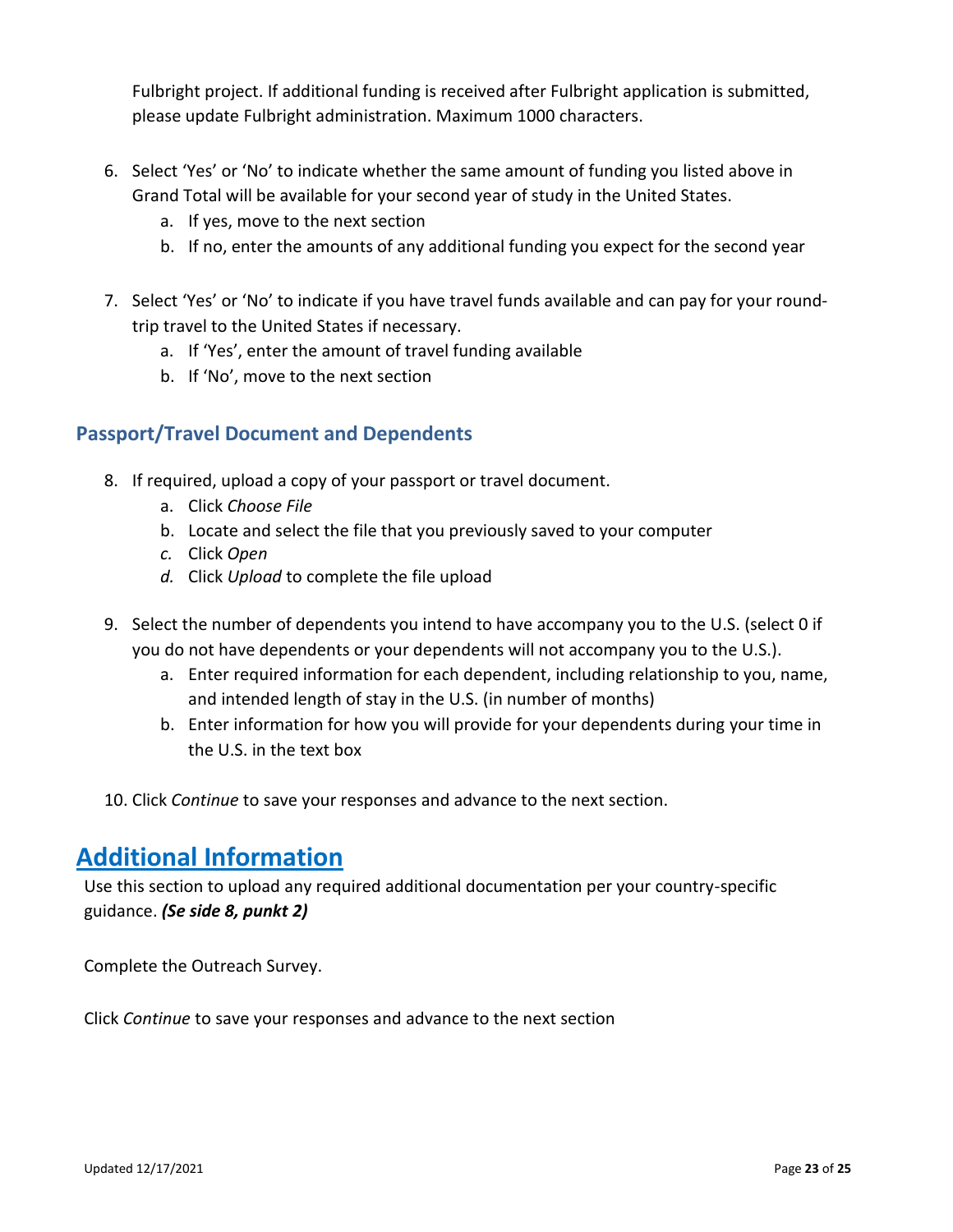### **Recommendations**

Use this section to register your recommenders. Refer to your country-specific instructions for details on the required number of recommenders. *(Se side 9, punkt 9)*

Once you register your recommenders, they will receive an automatic email with instructions on completing the online recommendation form. You can track the status of recommendations, send reminders, and add/delete recommenders through this system before **and** after submission of your application. Letters of recommendation **must be** submitted directly by your recommenders either via the online application or emailed directly by your recommenders to your Fulbright Program Office.

- 1. Click *Add Recommender.*
- 2. Complete all fields in the pop-up form:

| <b>Add Recommender</b>             |                                                                                                                                                                                                               |
|------------------------------------|---------------------------------------------------------------------------------------------------------------------------------------------------------------------------------------------------------------|
| Prefix                             |                                                                                                                                                                                                               |
| <b>First Name</b>                  |                                                                                                                                                                                                               |
| <b>Last Name</b>                   |                                                                                                                                                                                                               |
| <b>Institution</b>                 |                                                                                                                                                                                                               |
| Position/Title                     |                                                                                                                                                                                                               |
| Relationship                       |                                                                                                                                                                                                               |
| Telephone                          |                                                                                                                                                                                                               |
| Email                              |                                                                                                                                                                                                               |
|                                    | Note: Applicants are encouraged to provide a professional email address for their recommenders (i.e<br>institutional email address for a professor, a corporate email address for a supervisor) when possible |
| Personal message to<br>recommender |                                                                                                                                                                                                               |
|                                    | You may include a personal message for your recommender here. If your program has a recommend<br>deadline, please use this message to communicate this deadline to your recommender.                          |
| <b>Send To Recommender</b>         | Cancel                                                                                                                                                                                                        |

Click *Send to Recommender* to generate automatic email to recommender.

- 3. Click *Continue* to save your responses and advance to the next section.
- 4. Once sent, you will have the option to Edit Recommender information if they have not yet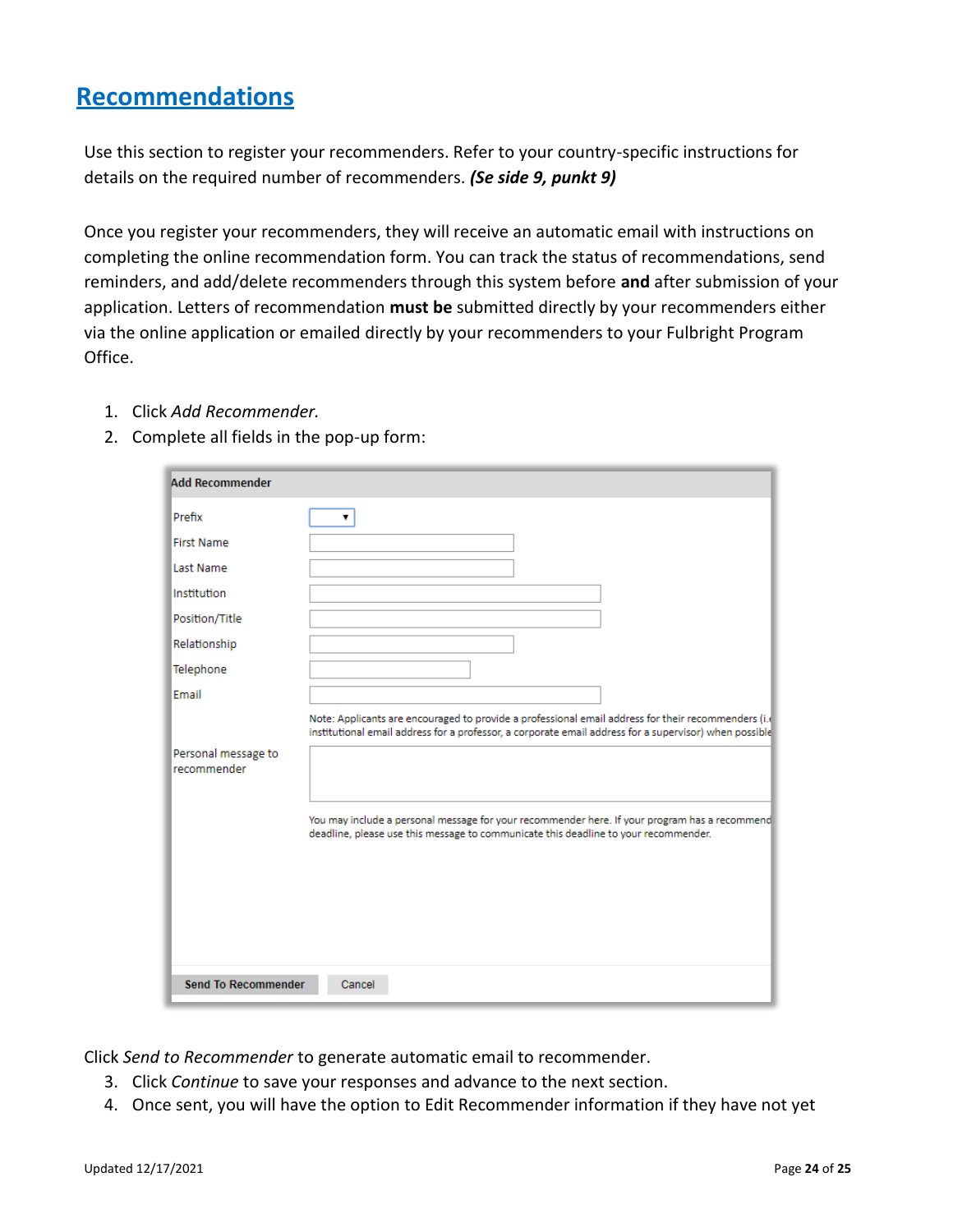started progress on their response and Save, Send Reminders, and Exclude if you wish to remove the recommender and replace with another individual.

| <b>Edit Recommender</b>            |                    |
|------------------------------------|--------------------|
| Prefix                             | $\pmb{\mathrm{v}}$ |
| <b>First Name</b>                  |                    |
| Last Name                          |                    |
| Institution                        |                    |
| Position/Title                     |                    |
| Relationship                       |                    |
| Telephone                          |                    |
| Email                              |                    |
| Personal message to<br>recommender |                    |
| <b>Status</b>                      |                    |
| Send Reminder<br>Save              | Exclude<br>Cancel  |